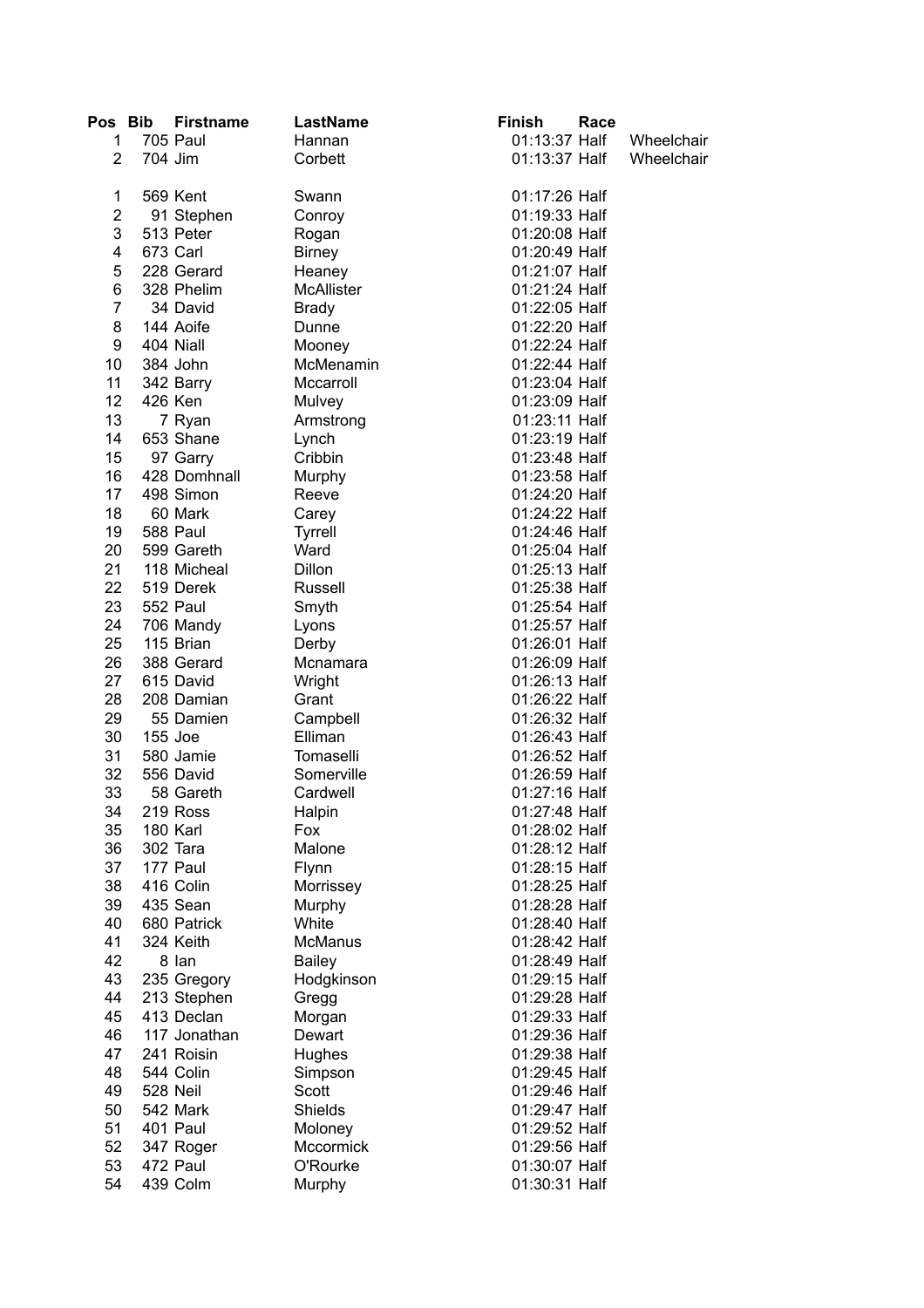| 55  | 674 Joanne    | <b>Bobbett</b>    | 01:30:35 Half |
|-----|---------------|-------------------|---------------|
| 56  | 383 Mark      | McMahon           | 01:31:17 Half |
| 57  | 276 Andy      | Leathem           | 01:31:20 Half |
| 58  | 679 Ryan      | Hend              | 01:31:28 Half |
| 59  | 5 Neil        | Andrews           | 01:31:31 Half |
| 60  | 48 Andy       | Califf            | 01:31:39 Half |
| 61  | 635 Kenneth   | McBride           | 01:32:00 Half |
| 62  | 651 Ciaran    | O'Dowd            | 01:32:02 Half |
| 63  | 681 Gareth    | Murdock           | 01:32:13 Half |
| 64  | 66 JohnF      | Casey             | 01:32:22 Half |
| 65  | 321 Seanog    | <b>McGuinness</b> | 01:32:27 Half |
| 66  | 657           |                   | 01:32:49 Half |
| 67  | 282 Gerald    | Lockard           | 01:32:52 Half |
| 68  | 227 Luke      | Hayden            | 01:33:09 Half |
| 69  | 535 Tom       | Shelton           | 01:33:12 Half |
| 70  | 473 Kevin     | O'rourke          | 01:33:17 Half |
| 71  | 586 John      | Tuohy             | 01:33:40 Half |
| 72  | 558 Gearoid   | Spillane          | 01:34:26 Half |
| 73  | 283 Javier    | Lucio-Madorran    | 01:34:41 Half |
| 74  | 459 Aubrey    | O'Coimin          | 01:34:41 Half |
| 75  | 415 Niall     | <b>Morris</b>     | 01:34:55 Half |
| 76  | 107 Kealan    | Curran            | 01:34:56 Half |
| 77  | 490 James     | Quinn             | 01:35:06 Half |
| 78  | 640 Padraic   | Devane            | 01:35:14 Half |
| 79  | 376 Michael   | Mckenzie          | 01:35:15 Half |
| 80  | 189 John      | Garvey            | 01:35:21 Half |
| 81  | 361 Eoin      | McGinn            | 01:35:22 Half |
| 82  | 583 Kenneth   | Tougher           | 01:35:38 Half |
| 83  | 64 Jose       | Carvalho          | 01:35:42 Half |
| 84  | 523 Patrick   | Ryan              | 01:35:46 Half |
| 85  | 668 Colm      | Cunningham        | 01:35:58 Half |
| 86  | 701 Ian       | O'Gorman          | 01:35:58 Half |
| 87  | 474 Sean      | O'Shea            | 01:36:15 Half |
| 88  | 506 Denver    | Robb              | 01:36:17 Half |
| 89  | 524 Glen      | Ryan              | 01:36:24 Half |
| 90  | 453 Michael   | ODwyer            | 01:36:27 Half |
| 91  | 240 Joe       | Hughes            | 01:36:31 Half |
| 92  | 378 Michael   | McKeown           | 01:36:31 Half |
| 93  | 532 Athanasia | Sevastaki         | 01:36:33 Half |
| 94  | 471 Anthony   | O'Reilly          | 01:36:43 Half |
| 95  | 341 Liam      | McCarren          | 01:36:48 Half |
| 96  | 349 Martin    | McCourt           | 01:36:49 Half |
| 97  | 300 Barry     | Mairs             | 01:36:59 Half |
| 98  | 581 Geoff     | <b>Topley</b>     | 01:37:15 Half |
| 99  | 42 Aonghus    | <b>Byrne</b>      | 01:37:18 Half |
| 100 | 149 Lorraine  | Dunne             | 01:37:23 Half |
| 101 | 236 Seamus    | Hoey              | 01:37:29 Half |
| 102 | 598 Seamus    | Ward              | 01:37:32 Half |
| 103 | 222 Andrew    | Harding           | 01:37:55 Half |
| 104 | 540 Eamonn    | Sherry            | 01:38:04 Half |
| 105 | 547 Derek     | Smith             | 01:38:18 Half |
| 106 | 480 Hugh      | Oram              | 01:38:21 Half |
| 107 | 507 Lynsey    | Robb              | 01:38:23 Half |
| 108 | 57 Jack       | Carberry          | 01:38:33 Half |
| 109 | 15 Russell    | Bell              | 01:38:36 Half |
| 110 | 54 Aoife      | Callan            | 01:38:38 Half |
| 111 | 160 Geoffrey  | Farrell           | 01:38:50 Half |
| 112 | 207 Nicky     | Gracey            | 01:39:12 Half |
|     |               |                   |               |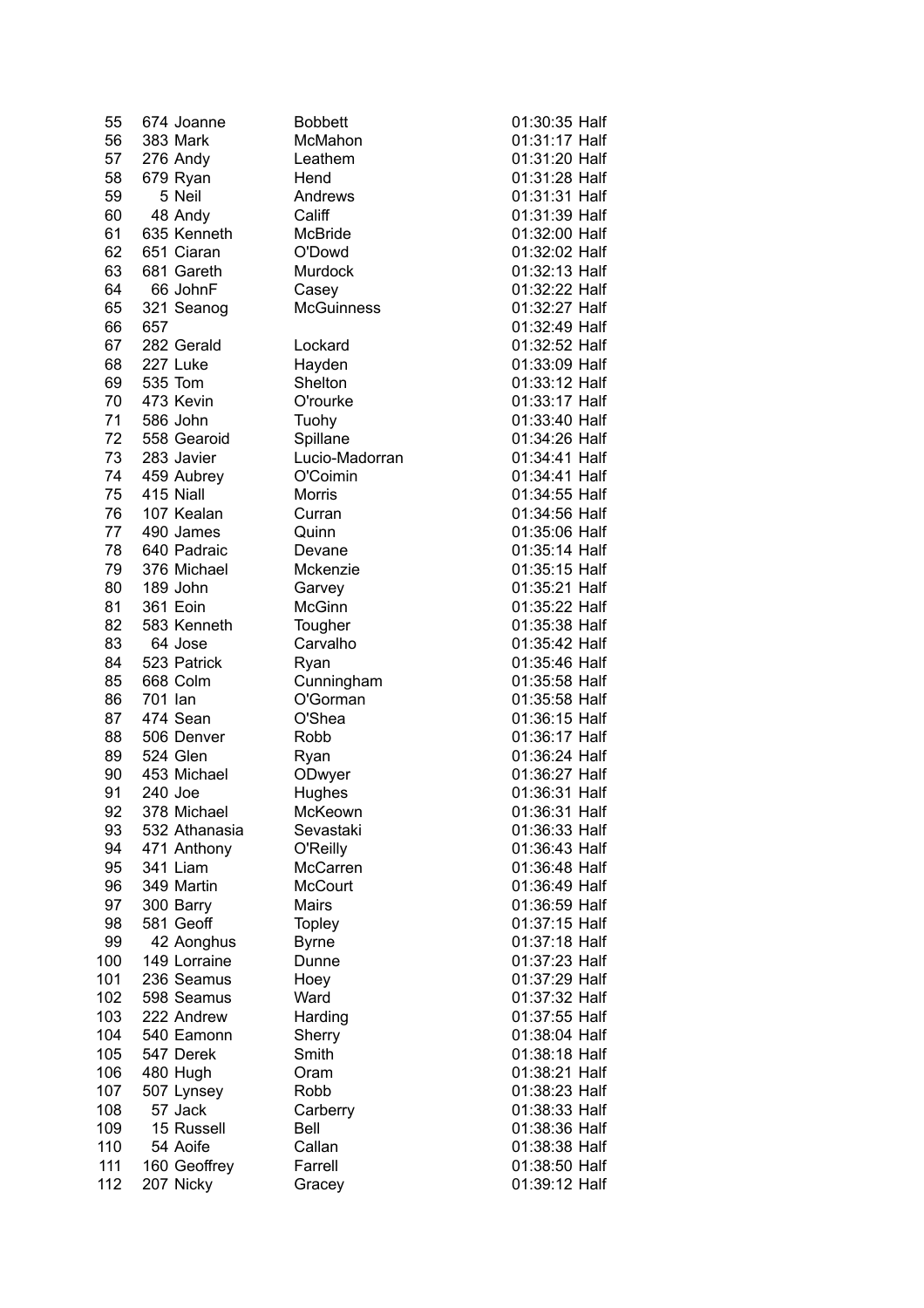| 113 | 565 EILEEN  | <b>STEVENSON</b>         | 01:39:13 Half                  |
|-----|-------------|--------------------------|--------------------------------|
| 114 | 614 Adrian  | Woolsey                  | 01:39:17 Half                  |
| 115 | 335 Rachael | McBride                  | 01:39:27 Half                  |
| 116 | 251 Trevor  | Kane                     | 01:39:29 Half                  |
| 117 | 84 Michael  | Coleman                  | 01:39:32 Half                  |
| 118 | 71 Thomas   | Chambers                 | 01:39:39 Half                  |
| 119 | 135 Cathal  | Dougan                   | 01:39:40 Half                  |
| 120 | 242 Nicolas | Hugues                   | 01:39:40 Half                  |
| 121 | 424 James   | Mulvany                  | 01:39:40 Half                  |
| 122 | 572 Kevin   | <b>Terry</b>             | 01:39:42 Half                  |
| 123 | 266 Sean    | Kieran                   | 01:39:51 Half                  |
| 124 | 234 Jason   | Hill                     | 01:40:03 Half                  |
| 125 | 261 Ian     | Kennedy                  | 01:40:05 Half                  |
| 126 | 518 Jason   | Russell                  | 01:40:12 Half                  |
| 127 | 393 Jolene  | Mellon                   | 01:40:14 Half                  |
| 128 | 267 Gerry   | <b>Kierans</b>           | 01:40:18 Half                  |
| 129 | 517 Gerard  | Rowe                     | 01:40:23 Half                  |
| 130 | 169 Mark    | Finlan                   | 01:40:25 Half                  |
| 131 | 24 Aidan    | <b>Black</b>             | 01:40:33 Half                  |
| 132 | 486 Kevin   | Powderly                 | 01:40:49 Half                  |
| 133 | 249 Deirdre | Johnston                 | 01:41:01 Half                  |
| 134 | 116 Conor   | Devlin                   | 01:41:05 Half                  |
| 135 | 636 John    | Kane                     | 01:41:10 Half                  |
| 136 | 429 Jean    | Murphy                   | 01:41:13 Half                  |
| 137 | 616 Joe     | Young                    | 01:41:13 Half                  |
| 138 | 303 Conor   | Manning                  | 01:41:17 Half                  |
| 139 | 141 Brian   | Doyle                    | 01:41:19 Half                  |
| 140 | 99 Brendan  | Crosby                   | 01:41:20 Half                  |
| 141 | 637 Fiona   | Finan                    | 01:41:21 Half                  |
| 142 | 553 Stephen | Smyth                    | 01:41:22 Half                  |
| 143 | 95 Fintan   | Coyle                    | 01:41:27 Half                  |
| 144 | 263 Donal   | Kerr                     | 01:41:28 Half                  |
| 145 | 333 Sean    | <b>McAuley</b>           | 01:41:30 Half                  |
| 146 | 477 Duncan  | O'Toole                  | 01:41:33 Half                  |
| 147 | 501 Niall   |                          | 01:41:34 Half                  |
| 148 | 449 John    | Reilly<br>Nelson         | 01:41:38 Half                  |
| 149 | 484 Helen   | Perry                    | 01:41:38 Half                  |
| 150 | 46 Colm     | <b>Byrne</b>             | 01:41:40 Half                  |
| 151 | 108 Gary    | Curran(CrossgarHarriers) | 01:41:47 Half                  |
| 152 | 654 Bernard | Hamill                   | 01:41:49 Half                  |
| 153 | 100 Mark    | Crothers                 | 01:41:52 Half                  |
| 154 | 677 D.      |                          | 01:41:54 Half                  |
| 155 | 111 Tina    | Collins                  | 01:41:58 Half                  |
|     |             | Davies                   |                                |
| 156 | 603 David   | Watters                  | 01:42:02 Half<br>01:42:03 Half |
| 157 | 431 Danny   | Murphy                   |                                |
| 158 | 128 Aidan   | Donnelly                 | 01:42:10 Half                  |
| 159 | 562 Ritchie | <b>Steele</b>            | 01:42:14 Half                  |
| 160 | 398 Patrick | Mohan                    | 01:42:16 Half                  |
| 161 | 215 Brendan | Grew                     | 01:42:19 Half                  |
| 162 | 316 Cara    | Mcadam                   | 01:42:28 Half                  |
| 163 | 351 Jeff    | McDonnell                | 01:42:30 Half                  |
| 164 | 220 Jerome  | Hamill                   | 01:42:31 Half                  |
| 165 | 566 Tommy   | Stevenson                | 01:42:33 Half                  |
| 166 | 277 Matt    | Leddington-Hill          | 01:42:34 Half                  |
| 167 | 492 Kathryn | Rafferty                 | 01:42:44 Half                  |
| 168 | 143 Deirdre | Dunford                  | 01:42:45 Half                  |
| 169 | 359 Fiona   | McGarrigle               | 01:42:49 Half                  |
| 170 | 660 Martin  | Walsh                    | 01:42:49 Half                  |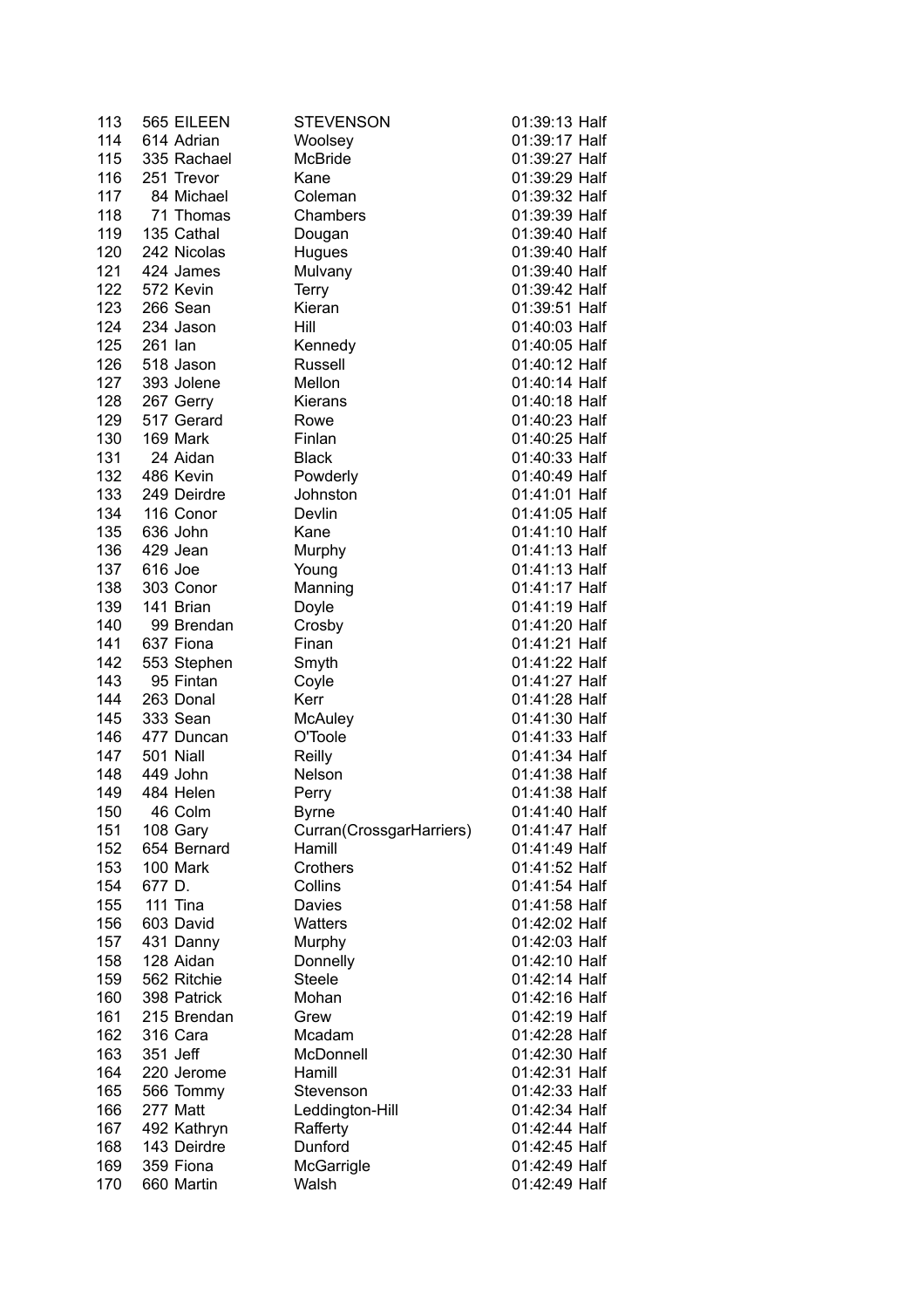| 171 | 503 Bernard          | Rennick             | 01:42:59 Half |
|-----|----------------------|---------------------|---------------|
| 172 | 440 Colin            | Murphy              | 01:43:01 Half |
| 173 | 672 Martin           | O'Neill             | 01:43:02 Half |
| 174 | 596 Patrick          | Walsh               | 01:43:03 Half |
| 175 | 286 Karl             | Lynch               | 01:43:05 Half |
| 176 | 400 Oliver           | Moloney             | 01:43:15 Half |
| 177 | 448 Graeme           | <b>Neill</b>        | 01:43:21 Half |
| 178 | 420 Alexius          | Mulholland          | 01:43:23 Half |
| 179 | 229 Clare            | Hearty              | 01:43:31 Half |
| 180 | 204 Pat              | Gore                | 01:43:41 Half |
| 181 | 353 Ian              | Mcdonnell           | 01:43:43 Half |
| 182 | 322 Donagh           | McHenry             | 01:43:58 Half |
| 183 | 75 Joanne            | Clarke              | 01:44:04 Half |
| 184 | 443 Jason            | Murray              | 01:44:09 Half |
| 185 | 206 Paul             | Gorman              | 01:44:10 Half |
| 186 | 269 Anna             | Kilpatrick          | 01:44:10 Half |
| 187 | 451 Robert           | Nolan               | 01:44:15 Half |
| 188 | 389 Francis          | <b>McNulty</b>      | 01:44:20 Half |
| 189 | 209 Brendan          | Greene              | 01:44:25 Half |
| 190 | 525 Luke             | Ryder               | 01:44:29 Half |
| 191 | 450 Clive            | <b>Nesbitt</b>      | 01:44:57 Half |
| 192 | 331 Anna             | McArdle             | 01:44:59 Half |
| 193 | 495 Mark             | Ramsey              | 01:45:01 Half |
| 194 | 37 Ciaran            | <b>Briody</b>       | 01:45:02 Half |
| 195 | 104 WilliamJohn      | Cunningham          | 01:45:03 Half |
| 196 | 76 Robert            | Clarke              | 01:45:12 Half |
| 197 | 69 Graham            | Cassin              | 01:45:13 Half |
| 198 | 582 Anthony          | Tougher             | 01:45:13 Half |
| 199 | 345 Alan             | McCaul              | 01:45:17 Half |
| 200 | 662 Xavier           |                     | 01:45:29 Half |
| 201 | 131 Mark             | Monteys<br>Doolin   | 01:45:44 Half |
|     | 407 Gerard           |                     |               |
| 202 | 226 Micéal           | Moore               | 01:45:48 Half |
| 203 |                      | Haughian<br>Collins | 01:45:52 Half |
| 204 | 85 Tommy<br>221 Cara |                     | 01:46:01 Half |
| 205 |                      | Hamilton            | 01:46:09 Half |
| 206 | 258 David            | Kelly               | 01:46:13 Half |
| 207 | 557 Shane            | Spillane            | 01:46:15 Half |
| 208 | 579 Mark             | Todd                | 01:46:20 Half |
| 209 | 296 LyndseyJayne     | Magowan             | 01:46:22 Half |
| 210 | 380 Colin            | McKiernan           | 01:46:23 Half |
| 211 | 89 Andrew            | Connolly            | 01:46:25 Half |
| 212 | 175 Elaine           | Fitzpatrick         | 01:46:31 Half |
| 213 | 124 Brian            | Donaghy             | 01:46:33 Half |
| 214 | 639 Mark             | <b>Burns</b>        | 01:46:41 Half |
| 215 | 36 John              | <b>Breen</b>        | 01:46:44 Half |
| 216 | 702 Peter            | Gilchrist           | 01:46:48 Half |
| 217 | 396 Kate             | Moffett             | 01:46:49 Half |
| 218 | 482 Allan            | Ovens               | 01:46:50 Half |
| 219 | 158 Paul             | Fallon              | 01:46:53 Half |
| 220 | 520 Patrick          | Ryan                | 01:46:54 Half |
| 221 | 81 Aoibhinn          | Clinton             | 01:47:05 Half |
| 222 | 585 Nigel            | Trainor             | 01:47:11 Half |
| 223 | 294 ADRIAN           | <b>MAGEE</b>        | 01:47:16 Half |
| 224 | 216 Peter            | Grimes              | 01:47:22 Half |
| 225 | 445 Robert           | Murray              | 01:47:22 Half |
| 226 | 461 Peter            | O'Connor            | 01:47:24 Half |
| 227 | 510 Hilda            | Robinson            | 01:47:25 Half |
| 228 | 522 Declan           | <b>RYAN</b>         | 01:47:34 Half |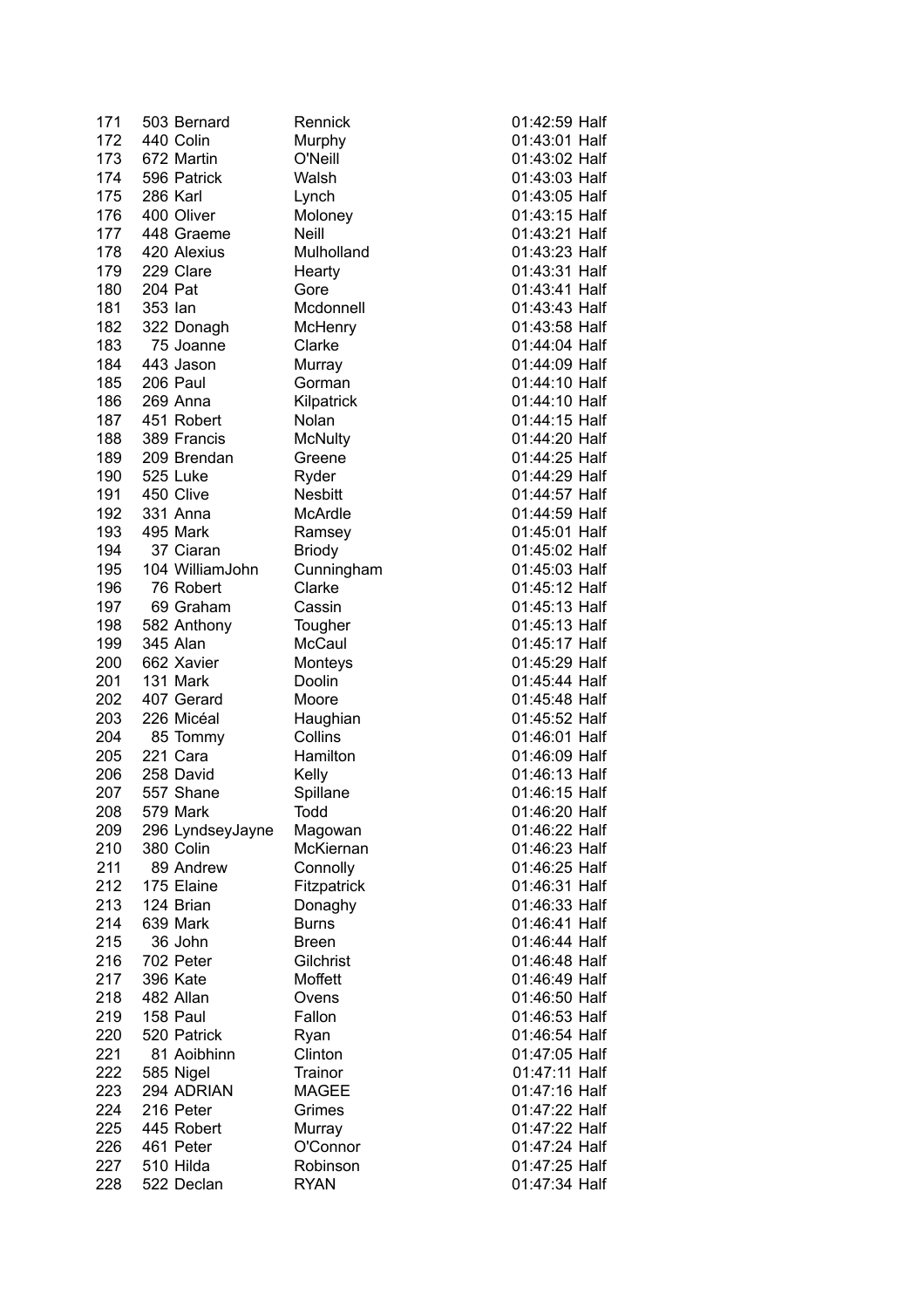| 229 | 3 Matthew   | Allen             | 01:47:36 Half |
|-----|-------------|-------------------|---------------|
| 230 | 273 John    | Larkin            | 01:47:36 Half |
| 231 | 390 Ciaran  | Mcsherry          | 01:47:38 Half |
| 232 | 211 Gareth  | Greer             | 01:47:49 Half |
| 233 | 601 David   | Watters           | 01:47:51 Half |
| 234 | 196 Peter   | Gilligan          | 01:47:55 Half |
|     |             | Wethers           | 01:47:56 Half |
| 235 | 605 Nigel   |                   |               |
| 236 | 148 David   | Dunne             | 01:47:57 Half |
| 237 | 305 Sharon  | Manning           | 01:48:01 Half |
| 238 | 185 Terry   | Gale              | 01:48:04 Half |
| 239 | 432 Helen   | Murphy            | 01:48:14 Half |
| 240 | 26 Garrett  | Blaney            | 01:48:16 Half |
| 241 | 142 Enda    | Duffy             | 01:48:19 Half |
| 242 | 233 John    | Higgins           | 01:48:23 Half |
| 243 | 162 Bootsy  | Fearon            | 01:48:26 Half |
| 244 | 406 Paul    | Moore             | 01:48:31 Half |
| 245 | 512 Lisa    | Rodham            | 01:48:32 Half |
| 246 | 366 Eddie   | <b>Mcguinness</b> | 01:48:41 Half |
| 247 | 65 Paul     | Casement          | 01:48:42 Half |
| 248 | 113 SAMMY   | <b>DAYE</b>       | 01:48:43 Half |
| 249 | 371 Shane   |                   | 01:48:43 Half |
|     |             | McKay             |               |
| 250 | 106 Tony    | Curran            | 01:48:51 Half |
| 251 | 182 Noeleen | Foy               | 01:48:56 Half |
| 252 | 154 James   | <b>Eivers</b>     | 01:48:58 Half |
| 253 | 329 Maura   | McArdle           | 01:49:00 Half |
| 254 | 467 Aedin   | O'Neill           | 01:49:02 Half |
| 255 | 514 Dessie  | Rooney            | 01:49:04 Half |
| 256 | 126 Paula   | Donaghy           | 01:49:05 Half |
| 257 | 20 Steve    | <b>Bennett</b>    | 01:49:08 Half |
| 258 | 676 Micheal | Lindon            | 01:49:09 Half |
| 259 | 476 Patrick | O'Sullivan        | 01:49:10 Half |
| 260 | 295 Danny   | Mageean           | 01:49:38 Half |
| 261 | 608 Brona   | Whittaker         | 01:49:39 Half |
| 262 | 537 Colm    | Sheridan          | 01:49:44 Half |
| 263 | 504 Linda   | Reynolds          | 01:49:46 Half |
|     | 391 Aileen  |                   | 01:49:49 Half |
| 264 |             | McSorley          |               |
| 265 | 147 Brian   | Dunne             | 01:49:53 Half |
| 266 | 650 Yvonne  | Murphy            | 01:50:09 Half |
| 267 | 29 RACHEL   | <b>BOLT</b>       | 01:50:16 Half |
| 268 | 399 Emma    | Moley             | 01:50:22 Half |
| 269 | 352 Brendan | McDonnell         | 01:50:24 Half |
| 270 | 21 Alastair | Benson            | 01:50:26 Half |
| 271 | 159 Eamon   | Farrell           | 01:50:51 Half |
| 272 | 176 John    | Fitzpatrick       | 01:50:51 Half |
| 273 | 678 Martin  | Lafter            | 01:50:53 Half |
| 274 | 132 Eddie   | Doran             | 01:50:59 Half |
| 275 | 387 Siobhan | Mcnamara          | 01:50:59 Half |
| 276 | 346 Ruairi  | McClean           | 01:51:00 Half |
| 277 | 254 Eunan   | Kearney           | 01:51:02 Half |
| 278 | 325 Fergal  | McAdam            | 01:51:03 Half |
|     |             |                   |               |
| 279 | 529 Grant   | Scott             | 01:51:15 Half |
| 280 | 370 Louise  | McIvor            | 01:51:22 Half |
| 281 | 365 Bobby   | McGrattan         | 01:51:25 Half |
| 282 | 44 David    | <b>Byrne</b>      | 01:51:26 Half |
| 283 | 198 SUSAN   | <b>GLEESON</b>    | 01:51:55 Half |
| 284 | 502 PAUL    | <b>REILLY</b>     | 01:51:55 Half |
| 285 | 645 Niall   | Doyle             | 01:51:55 Half |
| 286 | 202 Orla    | Gordon            | 01:51:57 Half |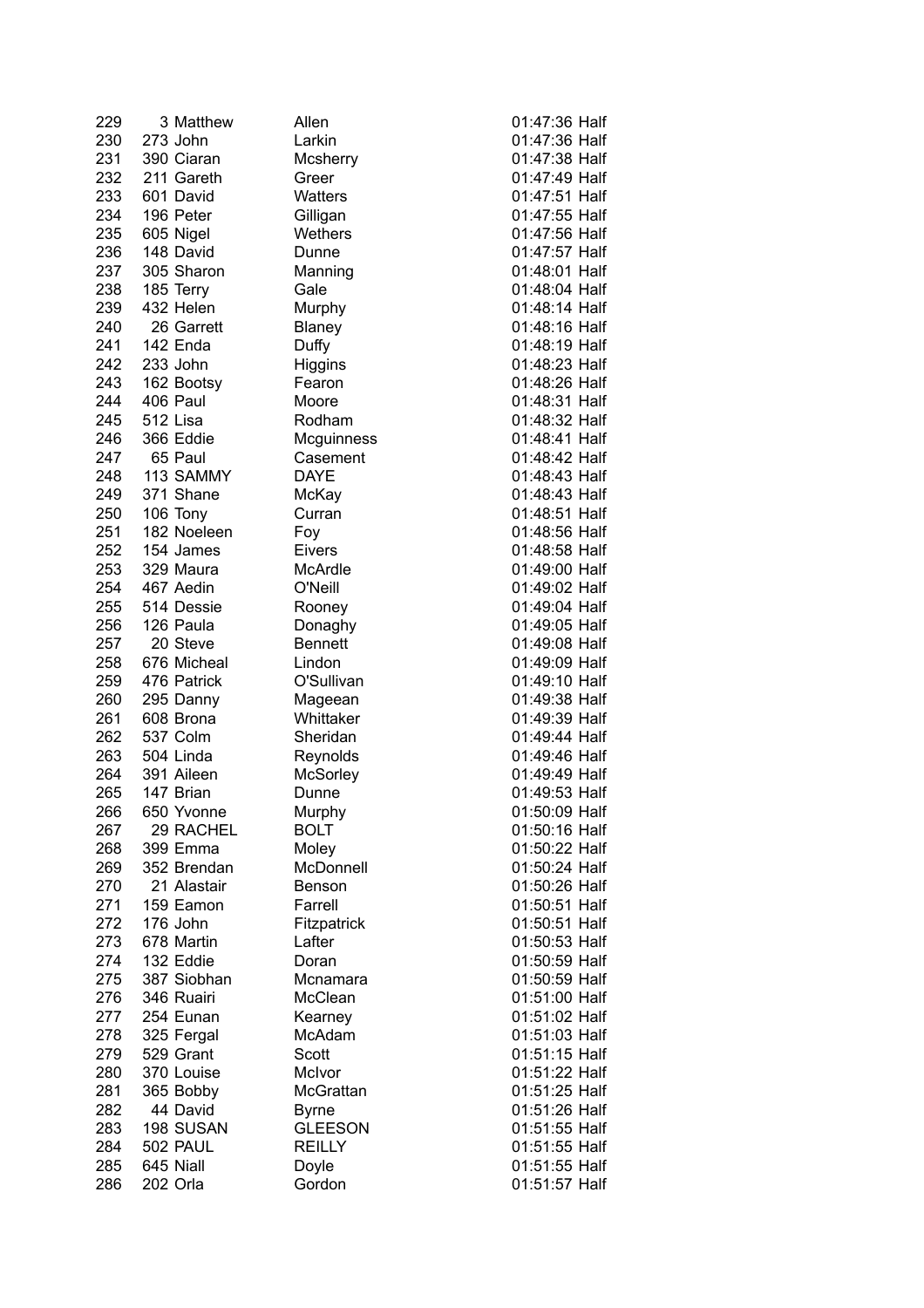| 83 BRIAN<br>223 Odhran | <b>COGHLAN</b>                                                                                                                                                                                                                                                                                                                   |                                                                                                                                                                                                                                |
|------------------------|----------------------------------------------------------------------------------------------------------------------------------------------------------------------------------------------------------------------------------------------------------------------------------------------------------------------------------|--------------------------------------------------------------------------------------------------------------------------------------------------------------------------------------------------------------------------------|
|                        |                                                                                                                                                                                                                                                                                                                                  | 01:52:02 Half                                                                                                                                                                                                                  |
|                        | Hardy                                                                                                                                                                                                                                                                                                                            | 01:52:10 Half                                                                                                                                                                                                                  |
| 18 Shane               | <b>Belton</b>                                                                                                                                                                                                                                                                                                                    | 01:52:11 Half                                                                                                                                                                                                                  |
| 77 Tracy               | Clarke                                                                                                                                                                                                                                                                                                                           | 01:52:11 Half                                                                                                                                                                                                                  |
| 309 Mary               | Martin                                                                                                                                                                                                                                                                                                                           | 01:52:20 Half                                                                                                                                                                                                                  |
|                        |                                                                                                                                                                                                                                                                                                                                  | 01:52:20 Half                                                                                                                                                                                                                  |
|                        |                                                                                                                                                                                                                                                                                                                                  | 01:52:33 Half                                                                                                                                                                                                                  |
|                        |                                                                                                                                                                                                                                                                                                                                  | 01:52:33 Half                                                                                                                                                                                                                  |
|                        |                                                                                                                                                                                                                                                                                                                                  |                                                                                                                                                                                                                                |
|                        |                                                                                                                                                                                                                                                                                                                                  | 01:52:35 Half                                                                                                                                                                                                                  |
|                        |                                                                                                                                                                                                                                                                                                                                  | 01:52:36 Half                                                                                                                                                                                                                  |
|                        |                                                                                                                                                                                                                                                                                                                                  | 01:52:38 Half                                                                                                                                                                                                                  |
|                        |                                                                                                                                                                                                                                                                                                                                  | 01:52:39 Half                                                                                                                                                                                                                  |
|                        |                                                                                                                                                                                                                                                                                                                                  | 01:52:44 Half                                                                                                                                                                                                                  |
|                        |                                                                                                                                                                                                                                                                                                                                  | 01:52:49 Half                                                                                                                                                                                                                  |
|                        | <b>McClory</b>                                                                                                                                                                                                                                                                                                                   | 01:52:50 Half                                                                                                                                                                                                                  |
| 187 Stuart             | Galligan                                                                                                                                                                                                                                                                                                                         | 01:52:51 Half                                                                                                                                                                                                                  |
| 589 Kieran             | Uprichard                                                                                                                                                                                                                                                                                                                        | 01:53:01 Half                                                                                                                                                                                                                  |
|                        |                                                                                                                                                                                                                                                                                                                                  | 01:53:07 Half                                                                                                                                                                                                                  |
|                        |                                                                                                                                                                                                                                                                                                                                  | 01:53:11 Half                                                                                                                                                                                                                  |
|                        |                                                                                                                                                                                                                                                                                                                                  | 01:53:13 Half                                                                                                                                                                                                                  |
|                        |                                                                                                                                                                                                                                                                                                                                  | 01:53:15 Half                                                                                                                                                                                                                  |
|                        |                                                                                                                                                                                                                                                                                                                                  | 01:53:18 Half                                                                                                                                                                                                                  |
|                        |                                                                                                                                                                                                                                                                                                                                  | 01:53:21 Half                                                                                                                                                                                                                  |
|                        |                                                                                                                                                                                                                                                                                                                                  | 01:53:30 Half                                                                                                                                                                                                                  |
|                        |                                                                                                                                                                                                                                                                                                                                  |                                                                                                                                                                                                                                |
|                        |                                                                                                                                                                                                                                                                                                                                  | 01:53:31 Half                                                                                                                                                                                                                  |
|                        |                                                                                                                                                                                                                                                                                                                                  | 01:53:33 Half                                                                                                                                                                                                                  |
|                        |                                                                                                                                                                                                                                                                                                                                  | 01:53:40 Half                                                                                                                                                                                                                  |
|                        |                                                                                                                                                                                                                                                                                                                                  | 01:53:40 Half                                                                                                                                                                                                                  |
|                        |                                                                                                                                                                                                                                                                                                                                  | 01:53:40 Half                                                                                                                                                                                                                  |
|                        |                                                                                                                                                                                                                                                                                                                                  | 01:53:41 Half                                                                                                                                                                                                                  |
|                        |                                                                                                                                                                                                                                                                                                                                  | 01:53:43 Half                                                                                                                                                                                                                  |
|                        | Shannon                                                                                                                                                                                                                                                                                                                          | 01:53:44 Half                                                                                                                                                                                                                  |
| 299 Conor              | Maher                                                                                                                                                                                                                                                                                                                            |                                                                                                                                                                                                                                |
|                        |                                                                                                                                                                                                                                                                                                                                  | 01:53:48 Half                                                                                                                                                                                                                  |
| 631 Vinga              | ByrneSlabowska                                                                                                                                                                                                                                                                                                                   | 01:53:49 Half                                                                                                                                                                                                                  |
|                        | Lavery                                                                                                                                                                                                                                                                                                                           | 01:54:10 Half                                                                                                                                                                                                                  |
| 275 Ralph              |                                                                                                                                                                                                                                                                                                                                  |                                                                                                                                                                                                                                |
| 157 Matt               | Eve                                                                                                                                                                                                                                                                                                                              | 01:54:16 Half                                                                                                                                                                                                                  |
| 290 Donal              | <b>MacManus</b>                                                                                                                                                                                                                                                                                                                  | 01:54:32 Half                                                                                                                                                                                                                  |
| 210 Jo                 | Greenwood-McGimpsey                                                                                                                                                                                                                                                                                                              | 01:54:39 Half                                                                                                                                                                                                                  |
| 156 Alexandra          | Engel                                                                                                                                                                                                                                                                                                                            | 01:54:40 Half                                                                                                                                                                                                                  |
| 455 Daithi             | OMurchu                                                                                                                                                                                                                                                                                                                          | 01:54:40 Half                                                                                                                                                                                                                  |
| 609 Sarah              | Williamson                                                                                                                                                                                                                                                                                                                       | 01:54:41 Half                                                                                                                                                                                                                  |
| 102 Edel               | Cunningham                                                                                                                                                                                                                                                                                                                       | 01:54:49 Half                                                                                                                                                                                                                  |
| 546 Martina            | Sloan                                                                                                                                                                                                                                                                                                                            | 01:54:54 Half                                                                                                                                                                                                                  |
| 403 John               | Mongan                                                                                                                                                                                                                                                                                                                           | 01:54:56 Half                                                                                                                                                                                                                  |
| 381 Deborah            | McLaughlin                                                                                                                                                                                                                                                                                                                       | 01:54:57 Half                                                                                                                                                                                                                  |
| 538 Danny              | Sheridan                                                                                                                                                                                                                                                                                                                         | 01:55:03 Half                                                                                                                                                                                                                  |
| 217 Kerry              | Hall                                                                                                                                                                                                                                                                                                                             | 01:55:10 Half                                                                                                                                                                                                                  |
| 382 Alan               | McLoughlin                                                                                                                                                                                                                                                                                                                       | 01:55:19 Half                                                                                                                                                                                                                  |
| 627                    |                                                                                                                                                                                                                                                                                                                                  | 01:55:25 Half                                                                                                                                                                                                                  |
| 462 Emma               | O'Donnell                                                                                                                                                                                                                                                                                                                        | 01:55:28 Half                                                                                                                                                                                                                  |
| 252 Pierce             | Kavanagh                                                                                                                                                                                                                                                                                                                         | 01:55:39 Half                                                                                                                                                                                                                  |
| 339 Damian             | McCann                                                                                                                                                                                                                                                                                                                           | 01:55:42 Half                                                                                                                                                                                                                  |
| 161 Charlie            | Fearon                                                                                                                                                                                                                                                                                                                           | 01:55:47 Half                                                                                                                                                                                                                  |
| 191 Aoibheann          | Gaughran                                                                                                                                                                                                                                                                                                                         | 01:55:53 Half                                                                                                                                                                                                                  |
| 530 Janice             | Scott                                                                                                                                                                                                                                                                                                                            | 01:55:54 Half                                                                                                                                                                                                                  |
| 425 Jennifer           | Mulvenna                                                                                                                                                                                                                                                                                                                         | 01:55:55 Half                                                                                                                                                                                                                  |
|                        | 310 Ann<br>441 Olive<br>665 Karina<br>39 Shane<br>419 Debbie<br>279 Darren<br>478 Stephen<br>438 Antoinette<br>70 Lee<br>318 Ed<br>675 Laura<br>669 Gary<br>515 Catherine<br>10 Paula<br>531 Benjamin<br>630 Karen<br>619<br>593 Michael<br>90 Chris<br>437 Tickey<br>452 Donagh<br>671<br>168 Jarlath<br>386 Jim<br>533 Siobhan | Martin<br>Murphy<br>Carroll<br><b>Brophy</b><br>Muldoon<br>Lewis<br>OConnor<br>Murphy<br>Chambers<br>McConuills<br>Walls<br>Rosselin<br>Bannon<br>Scott<br>May<br>Walker<br>Connolly<br>Murphy<br>Nugent<br>Fields<br>McMullan |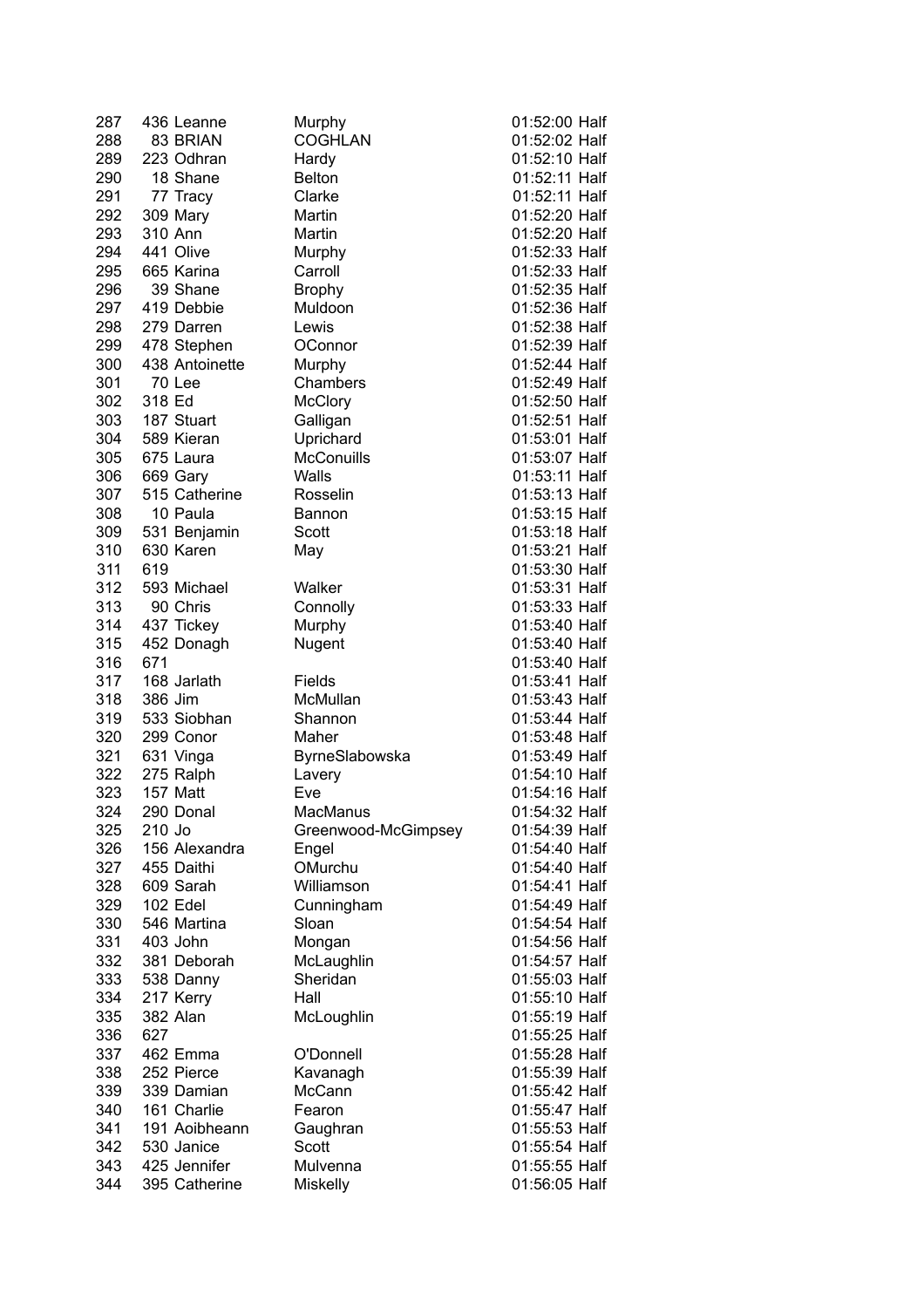| 345 | 703 Gareth    | Carville             | 01:56:05 Half |
|-----|---------------|----------------------|---------------|
| 346 | 218 Elaine    | Hall                 | 01:56:06 Half |
| 347 | 297 Joanne    | Maguire              | 01:56:09 Half |
| 348 | 456 Tania     | ONeill               | 01:56:23 Half |
| 349 | 511 Padraig   | Roche                | 01:56:23 Half |
| 350 | 62 Paul       | Carolan              | 01:56:31 Half |
| 351 | 96 Kaiori     | Creed                | 01:56:45 Half |
| 352 | 377 Neil      | Mckenzie             | 01:56:46 Half |
| 353 | 304 Eoin      | Manning              | 01:56:49 Half |
| 354 | 430 Natasha   | Murphy               | 01:56:51 Half |
| 355 | 164 Martin    | Fegan                | 01:56:53 Half |
| 356 | 464 Martin    | O'Malley             | 01:56:53 Half |
| 357 | 178 Cecilia   | Flynn                | 01:56:54 Half |
| 358 | 629 Gerard    | <b>Stewart</b>       | 01:56:56 Half |
| 359 | 268 Claire    | Killen               | 01:56:57 Half |
| 360 | 184 Rachel    | Galbraith            | 01:57:13 Half |
| 361 | 607 Marie     | White                | 01:57:13 Half |
| 362 | 611 Caroline  | Wilson               | 01:57:19 Half |
| 363 | 25 Stephen    | <b>Blake</b>         | 01:57:22 Half |
| 364 | 555 Elaina    | Solon                | 01:57:26 Half |
| 365 | 641 Andrea    | McCann               | 01:57:27 Half |
| 366 | 642 Collette  | McCaul               | 01:57:27 Half |
| 367 | 643 Mary      | Boyle                | 01:57:27 Half |
| 368 | 22 Julia      | <b>Birkett</b>       | 01:57:29 Half |
| 369 | 93 Paul       | Coyle                | 01:57:31 Half |
| 370 | 94 Geraldine  | Coyle                | 01:57:32 Half |
| 371 | 483 Joanna    | Patterson            | 01:57:32 Half |
| 372 | 475 Katja     | O'Shea               | 01:57:36 Half |
| 373 | 591 Ken       | Vance                | 01:57:38 Half |
|     | 103 Conor     |                      | 01:57:40 Half |
| 374 |               | Cunningham<br>Callan | 01:57:49 Half |
| 375 | 51 Marc       |                      |               |
| 376 | 79 Edele      | Clelland             | 01:57:49 Half |
| 377 | 30 Louise     | Bond                 | 01:57:52 Half |
| 378 | 205 Se        | Gorman               | 01:57:55 Half |
| 379 | 392 Michael   | Melia                | 01:57:55 Half |
| 380 | 243 Charmaine | Hunt                 | 01:58:03 Half |
| 381 | 285 SHANE     | <b>LYNCH</b>         | 01:58:04 Half |
| 382 | 433 Graham    | Murphy               | 01:58:10 Half |
| 383 | 447 James     | Neasy                | 01:58:10 Half |
| 384 | 152 Barbara   | <b>Dziok</b>         | 01:58:12 Half |
| 385 | 293 Sinead    | Madden               | 01:58:14 Half |
| 386 | 224 Claire    | Harris               | 01:58:18 Half |
| 387 | 647 Ciaran    | Garvey               | 01:58:20 Half |
| 388 | 237 Ciara     | Hoey                 | 01:58:23 Half |
| 389 | 19 Kate       | <b>Bennett</b>       | 01:58:40 Half |
| 390 | 201 Orla      | Gordon               | 01:58:41 Half |
| 391 | 584 Martin    | Towey                | 01:58:41 Half |
| 392 | 257 Sinead    | Kelly                | 01:58:44 Half |
| 393 | 577 Damien    | Toal                 | 01:58:47 Half |
| 394 | 16 Conall     | Bell                 | 01:59:03 Half |
| 395 | 129 Eunan     | Donnelly             | 01:59:11 Half |
| 396 | 468 Sean      | O'Neill              | 01:59:13 Half |
| 397 | 74 Martin     | Clarke               | 01:59:47 Half |
| 398 | 612 Deane     | Woods                | 01:59:56 Half |
| 399 | 402 Sonya     | Monaghan             | 02:00:03 Half |
| 400 | 465 DaraAnn   | O'Malley             | 02:00:05 Half |
| 401 | 255 Michael   | Keegan               | 02:00:06 Half |
| 402 | 491 Aoife     | Rafferty             | 02:00:06 Half |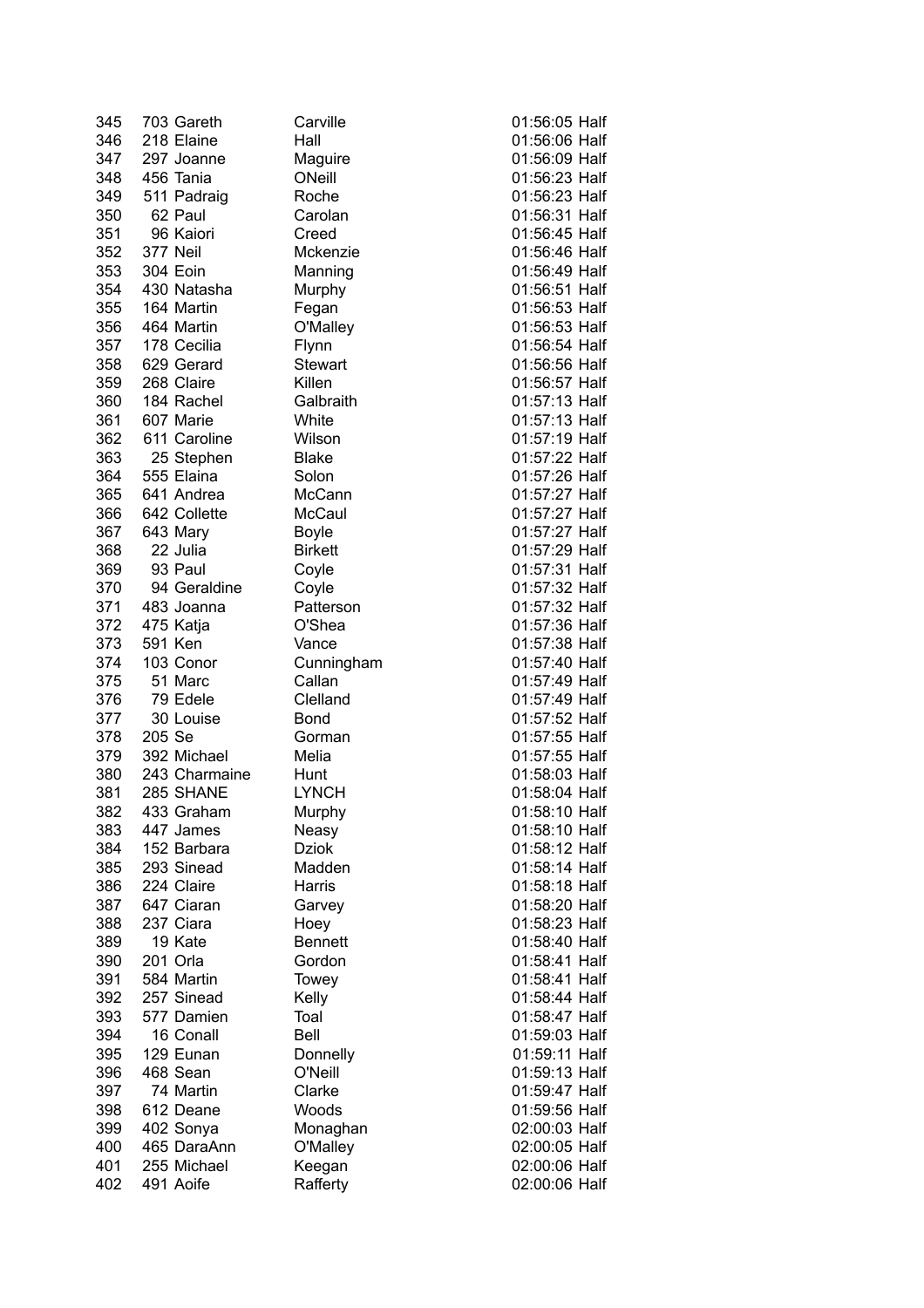| 403 | 327 Laura       | <b>McAllister</b> | 02:00:13 Half |
|-----|-----------------|-------------------|---------------|
| 404 | 122 Paddy       | Doherty           | 02:00:15 Half |
| 405 | 33 Kenneth      | <b>Boyle</b>      | 02:00:17 Half |
| 406 | 197 Chris       | Gleeson           | 02:00:29 Half |
| 407 | 422 Catherine   | Mullan            | 02:00:59 Half |
| 408 | 567 Ciara       | Strain            | 02:01:16 Half |
| 409 | 374 Gareth      | McKenna           | 02:01:25 Half |
| 410 | 87 Liam         | Conlon            | 02:01:36 Half |
| 411 | 109 Colm        | Daly              | 02:01:39 Half |
| 412 | 497 Karen       | Redmond           | 02:01:39 Half |
| 413 | 494 Marcos      | RamosMadrid       | 02:01:45 Half |
| 414 | 120 Joe         | Doddy             | 02:01:49 Half |
| 415 | 9 Jennifer      | <b>Bairner</b>    | 02:02:02 Half |
| 416 | 250 Alan        | Judge             | 02:02:04 Half |
| 417 | 368 Gemma       | <b>McGuirk</b>    | 02:02:14 Half |
| 418 | 313 Niamh       | Matthews          | 02:02:17 Half |
| 419 | 421 Stephen     | Mullan            | 02:02:18 Half |
| 420 | 238 Deco        | Hughes            | 02:02:32 Half |
| 421 | 644 Ann         | <b>McCafferty</b> | 02:02:40 Half |
| 422 | 343 Lisa        | Mccarron          | 02:02:44 Half |
|     |                 |                   | 02:02:46 Half |
| 423 | 308 Eimear      | Marron            | 02:02:56 Half |
| 424 | 146 Gary        | Dunne             |               |
| 425 | 527 Patrick     | Savage            | 02:02:56 Half |
| 426 | 684 Matt        | <b>Byrne</b>      | 02:03:15 Half |
| 427 | 470 Susan       | O'Reilly          | 02:03:19 Half |
| 428 | 418 Leeanne     | Moyles            | 02:03:35 Half |
| 429 | 595 John        | Walsh             | 02:03:47 Half |
| 430 | 466 Brian       | O'Neill           | 02:03:58 Half |
| 431 | 212 Emma        | Greer             | 02:04:01 Half |
| 432 | 67 Deirdre      | Cassidy           | 02:04:10 Half |
| 433 | 86 Rebecca      | Conlon            | 02:04:19 Half |
| 434 | <b>330 Paul</b> | McArdle           | 02:04:21 Half |
| 435 | 564 Jane        | Stevenson         | 02:04:23 Half |
| 436 | 646 James       | Fox               | 02:04:29 Half |
| 437 | 354 Fred        | McEleavey         | 02:04:36 Half |
| 438 | 485 Kerri       | Petticrew         | 02:04:36 Half |
| 439 | 649 Dara        | Cahiee            | 02:04:36 Half |
| 440 | 652 Eimear      | Traynor           | 02:04:36 Half |
| 441 | 319 JAMES       | <b>McCOTTER</b>   | 02:04:48 Half |
| 442 | 311 Paul        | Martin            | 02:04:54 Half |
| 443 | 458 Richard     | O'Brien           | 02:04:55 Half |
| 444 | 563 Chris       | Stevenson         | 02:04:56 Half |
| 445 | 408 Irvine      | Moorehead         | 02:04:57 Half |
| 446 | 31 John         | Bond              | 02:05:04 Half |
| 447 | 53 Sean         | Callan            | 02:05:05 Half |
| 448 | 52 Noreen       | Callan            | 02:05:06 Half |
| 449 | 659 Sarah       | Quinn             | 02:05:06 Half |
| 450 | 264 Michelle    | Kerr              | 02:05:18 Half |
| 451 | 332 Jennifer    | McAteer           | 02:05:24 Half |
| 452 | 551 Emer        | Smyth             | 02:05:30 Half |
| 453 | 666 Peter       | White             | 02:05:37 Half |
| 454 | 194 Peter       | Gibson            | 02:05:44 Half |
| 455 | 137 Maree       |                   | 02:06:05 Half |
|     | 648 Ailish      | Dowling           |               |
| 456 |                 | Carroll           | 02:06:12 Half |
| 457 | 6 Graham        | Arkins            | 02:06:17 Half |
| 458 | 667 Nicholas    | Ronny             | 02:06:17 Half |
| 459 | 190 Mark        | Gaskin            | 02:06:19 Half |
| 460 | 446 Andrew      | Murray            | 02:06:26 Half |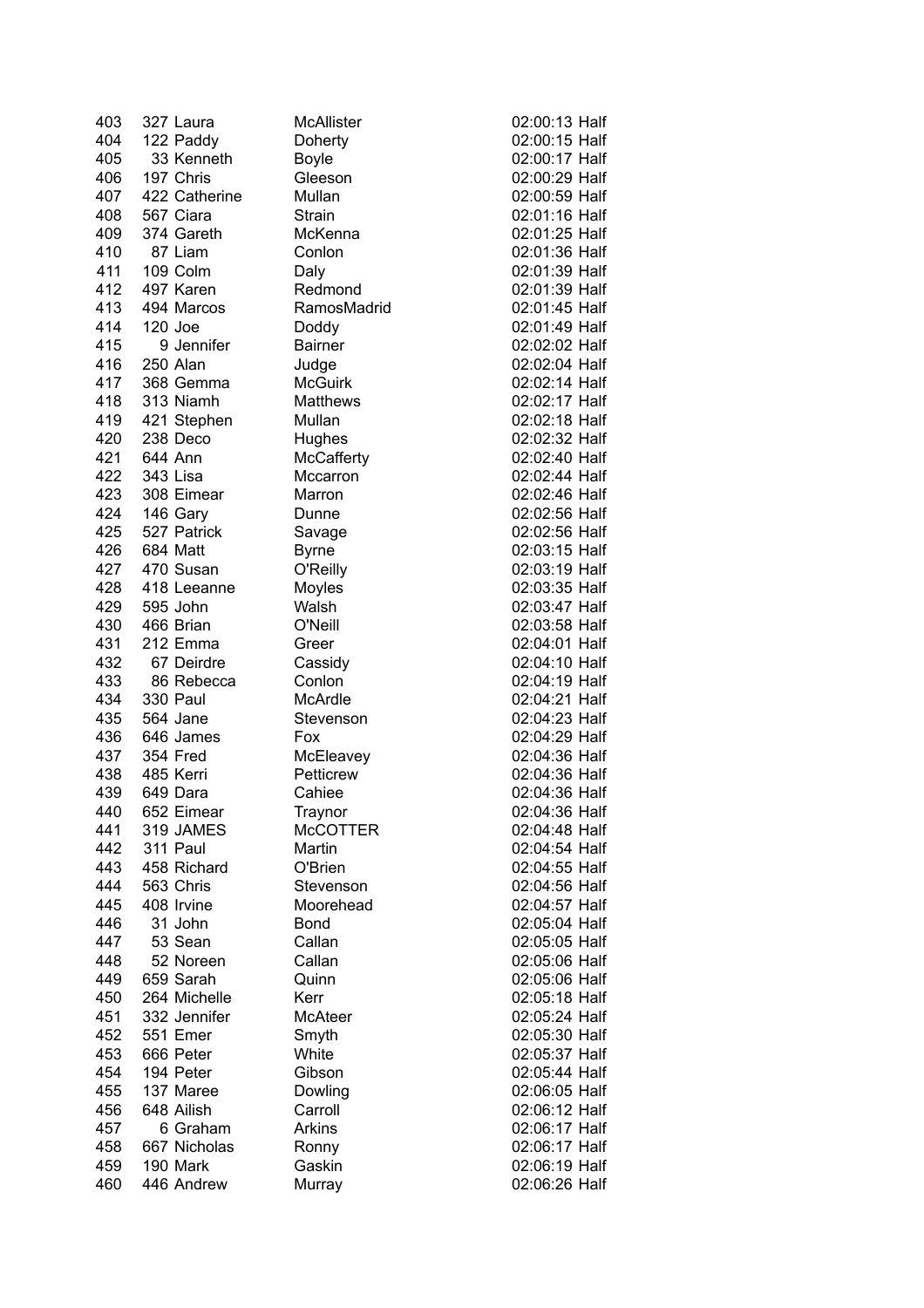| 461 | 479 Shauna       | OHara           | 02:06:26 Half |
|-----|------------------|-----------------|---------------|
| 462 | 360 Bronagh      | McGee           | 02:06:37 Half |
| 463 | 153 Kathryn      | Eagleson        | 02:06:45 Half |
| 464 | 358 Anne         | McEnteggart     | 02:06:47 Half |
| 465 | 167 Valerie      | Ferguson        | 02:06:58 Half |
| 466 | 80 Karn          | Cliffe          | 02:07:02 Half |
| 467 | 600 Lorraine     | <b>Watters</b>  | 02:07:04 Half |
| 468 | 682 Matthew      | O'Hare          | 02:07:41 Half |
| 469 | 574 Shirley-Anne | Thompson        | 02:07:53 Half |
| 470 | 320 Mairead      | McEnaney        | 02:07:54 Half |
| 471 | 683 I.           | Kennedy         | 02:07:56 Half |
| 472 | 434 Stephanie    | Murphy          | 02:08:09 Half |
| 473 | 287 Enda         | Lynskey         | 02:08:10 Half |
| 474 | 59 Eoin          | Carey           | 02:08:24 Half |
| 475 | 617              |                 | 02:08:24 Half |
| 476 | 509 Marguerite   | Robinson        | 02:08:35 Half |
| 477 | 516 Jane         | Rowe            | 02:08:35 Half |
| 478 | 280 Mandy        | Little          | 02:09:04 Half |
| 479 | 356 Gary         | McEneaney       | 02:09:21 Half |
| 480 | 256 Shane        | Kelly           | 02:09:32 Half |
| 481 | 40 Alan          | <b>Brown</b>    | 02:10:21 Half |
| 482 | 412 Sonia        | Morgan          | 02:10:22 Half |
| 483 | 414 Tracy        | Moroney         | 02:10:33 Half |
| 484 | 469 Maggie       | O'Neill         | 02:10:33 Half |
| 485 | 610 Orla         | Wills           | 02:10:42 Half |
| 486 | 606 STEPHEN      | <b>WHINNERY</b> | 02:10:55 Half |
| 487 | 355 Karen        | McElroy         | 02:11:03 Half |
| 488 | 134 Clare        | Dougan          | 02:11:04 Half |
| 489 | 150 Eoin         | Dunne           | 02:11:19 Half |
| 490 | 244 Siobhan      | Jack            | 02:11:26 Half |
| 491 | 423 David        | Mullan          | 02:11:26 Half |
| 492 | 656 Greg         | Ryan            | 02:11:26 Half |
| 493 | 1 Gillian        | Abraham         | 02:11:27 Half |
| 494 | 348 Paul         | <b>McCorry</b>  | 02:11:27 Half |
| 495 | 288 Kenneth      | Lynskey         | 02:11:39 Half |
| 496 | 604 Darren       | Watters         | 02:11:42 Half |
| 497 | 664 Adele        | Owens           | 02:11:44 Half |
| 498 | 379 Paula        | Mckibbin        | 02:11:46 Half |
| 499 | 232 Andrew       | Heron           | 02:11:58 Half |
| 500 | 541 Cathy        | Shevlin         | 02:12:05 Half |
| 501 | 63 Laura         | Carthy          | 02:12:29 Half |
| 502 | 245 James        | Jenkinson       | 02:13:09 Half |
| 503 | 246 Ruth         | Jenkinson       | 02:13:09 Half |
| 504 | 460 Denise       | O'Connell       | 02:13:13 Half |
| 505 | 463 Pat          | O'Driscoll      | 02:13:27 Half |
| 506 | 17 Nicola        | <b>Bellew</b>   | 02:13:47 Half |
| 507 | 200 Isolde       | Goggin          | 02:13:49 Half |
| 508 | 561 Suzanne      | Stanley         | 02:13:56 Half |
| 509 | 171 Grainne      | Finn            | 02:14:07 Half |
| 510 | 363 Rebecca      | McGookin        | 02:14:17 Half |
| 511 | 292 Niamh        | Madden          | 02:14:19 Half |
| 512 | 602 Sinead       | <b>Watters</b>  | 02:14:26 Half |
| 513 | 312 Clare        | Masterson       | 02:15:49 Half |
| 514 | 500 Naomi        | Reid            | 02:16:06 Half |
| 515 | 136 Laura        | Doughty         | 02:16:07 Half |
| 516 | 326 Ann          | McAlarney       | 02:16:26 Half |
| 517 | 278 Barbara      | Lenehan         | 02:16:27 Half |
| 518 | 133 Jacinta      | Dorian          | 02:16:30 Half |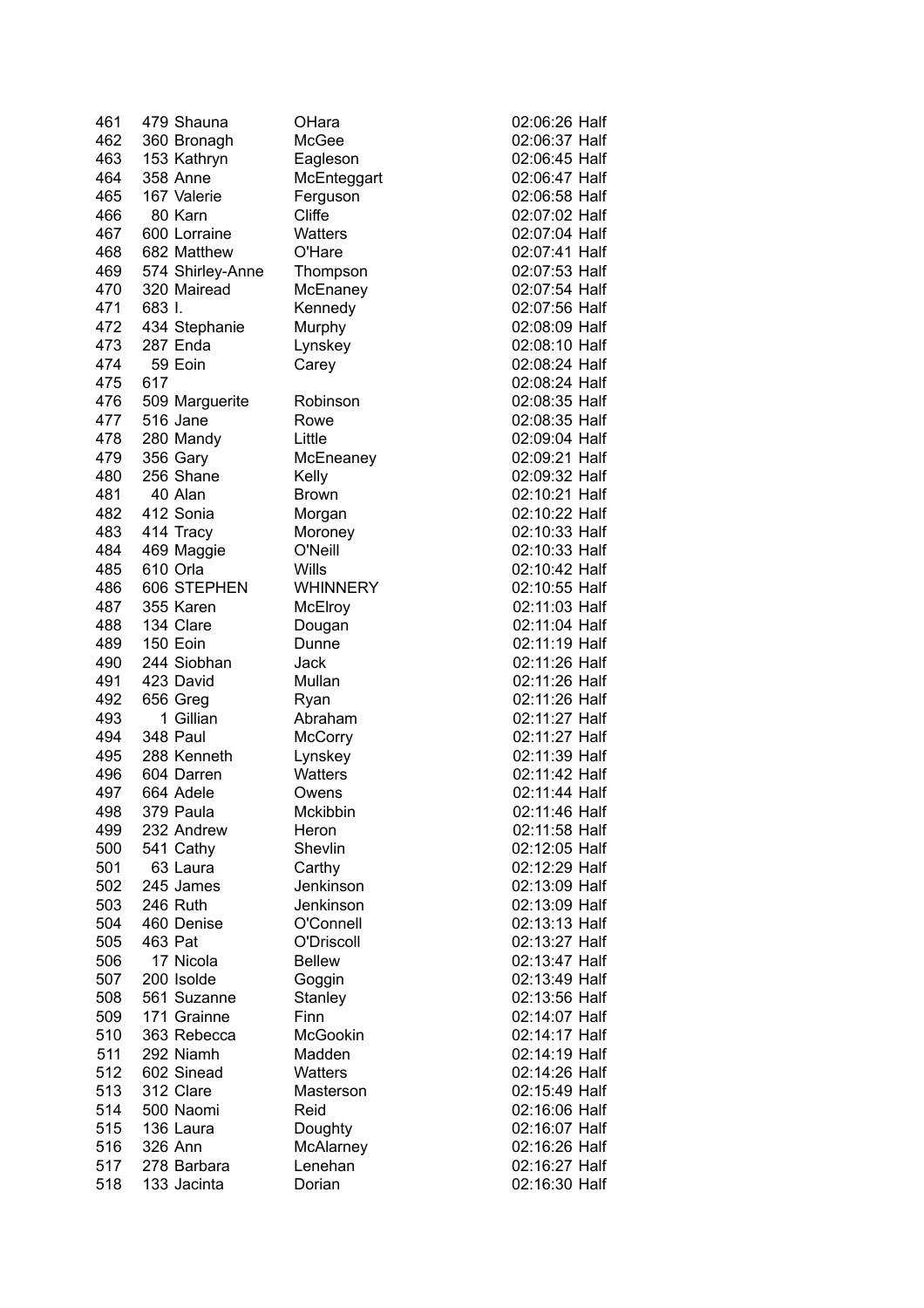| 519             |           | 38 Brian                 | <b>Brophy</b>         | 02:16:31 Half |
|-----------------|-----------|--------------------------|-----------------------|---------------|
| 520             |           | 508 Jackie               | Robinson              | 02:16:38 Half |
| 521             |           | 670 Keith                | Horgan                | 02:17:16 Half |
| 522             |           | 151 Laura                | Dunphy                | 02:17:25 Half |
| 523             |           | 559 Martin               | Spillane              | 02:18:22 Half |
| 524             |           | 340 Brendan              | McCann                | 02:18:23 Half |
| 525             |           | 163 Dee                  | Feely                 | 02:19:23 Half |
| 526             |           | 568 Magdalena            | Supernat              | 02:19:23 Half |
| 527             |           | 183 David                | Frizzell              | 02:19:40 Half |
| 528             |           | 11 Anthony               | Barclay               | 02:20:22 Half |
| 529             |           | 110 Vivien               | Davidson              | 02:20:22 Half |
| 530             |           | 493 Martina              | Rafferty              | 02:21:46 Half |
| 531             |           | 35 Mark                  | <b>Bratton</b>        | 02:22:32 Half |
| 532             |           | 411 Josephine            | Morgan                | 02:23:22 Half |
| 533             |           |                          |                       | 02:23:36 Half |
| 534             |           | 127 Lynn                 | Donnelly<br>Gilchrist | 02:24:06 Half |
| 535             |           | 195 Audrey<br>505 Rachel |                       |               |
|                 |           |                          | <b>Ritchie</b>        | 02:25:26 Half |
| 536             |           | 534 Gwyneth              | Shaw                  | 02:25:26 Half |
| 537             |           | 61 Roisin                | Carleton              | 02:26:23 Half |
| 538             |           | 638 Barry                | Woods                 | 02:26:35 Half |
| 539             |           | 364 Andrew               | McGrady               | 02:26:44 Half |
| 540             |           | 50 Shane                 | Callan                | 02:27:38 Half |
| 541             |           | 499 Eileen               | Reid                  | 02:27:39 Half |
| 542             |           | 367 James                | McGuire               | 02:28:13 Half |
| 543             |           | 145 Elaine               | Dunne                 | 02:28:32 Half |
| 544             |           | 298 Brenda               | Maguire               | 02:29:04 Half |
| 545             |           | 481 Elizabeth            | Ormerod               | 02:29:04 Half |
| 546             | 626       |                          |                       | 02:29:05 Half |
| 547             |           | 230 Eoghan               | Hegarty               | 02:29:25 Half |
| 548             |           | 590 Didie                | VanBommel             | 02:30:45 Half |
| 549             |           | 663 Amanda               | Clarke                | 02:31:22 Half |
| 550             | 658       |                          |                       | 02:33:21 Half |
| 551             |           | 570 Teresa               | Taaffe                | 02:33:48 Half |
| 552             |           | 336 Stephen              | McCabe                | 02:42:47 Half |
| 553             |           | 337 Denise               | Mccabe                | 02:42:47 Half |
| 554             |           | 594 Martina              | Walsh                 | 02:44:42 Half |
| 555             |           | 550 James                | Smyth                 | 02:50:24 Half |
|                 |           |                          |                       |               |
| 1               |           | 1048 Conor               | Dooney                | 00:37:01 10K  |
| $\overline{2}$  |           | 1010 Maciej              | <b>Brumm</b>          | 00:37:23 10K  |
| 3               |           | 1032 Oliver              | Cook                  | 00:37:28 10K  |
| 4               | 1278      |                          |                       | 00:38:31 10K  |
| 5               | 1239 Liam |                          | Callaghan             | 00:39:41 10K  |
| 6               |           | 1227 Padraic             | Whyte                 | 00:39:53 10K  |
| 7               |           | 1331 Ronan               | Doran                 | 00:40:56 10K  |
| 8               |           | 1107 Shane               | Keenan                | 00:40:59 10K  |
| 9               | 1288      |                          |                       | 00:41:25 10K  |
| 10              |           | 1176 Darragh             | Mullin                | 00:41:42 10K  |
| 11              |           | 1320 Sarah               | <b>McAlinden</b>      | 00:41:43 10K  |
| 12 <sup>7</sup> |           | 1126 Colin               | Leonard               | 00:41:48 10K  |
| 13              |           | 1061 Oran                | Finegan               | 00:41:58 10K  |
| 14              |           | 1248 Margaret            | Finley                | 00:42:03 10K  |
| 15              |           | 1175 Kieran              | Morgan                | 00:42:23 10K  |
| 16              |           | 1313 Sean                | <b>Beecher</b>        | 00:42:29 10K  |
| 17              |           | 1275 Sinead              | McDonnell             | 00:42:35 10K  |
| 18              |           | 1177 Donal               | Murdock               | 00:43:17 10K  |
| 19              |           | 1148 Eimear              | McCracken             | 00:43:32 10K  |
| 20              |           |                          | Cameron               | 00:43:37 10K  |
|                 | 1312 Ray  |                          |                       |               |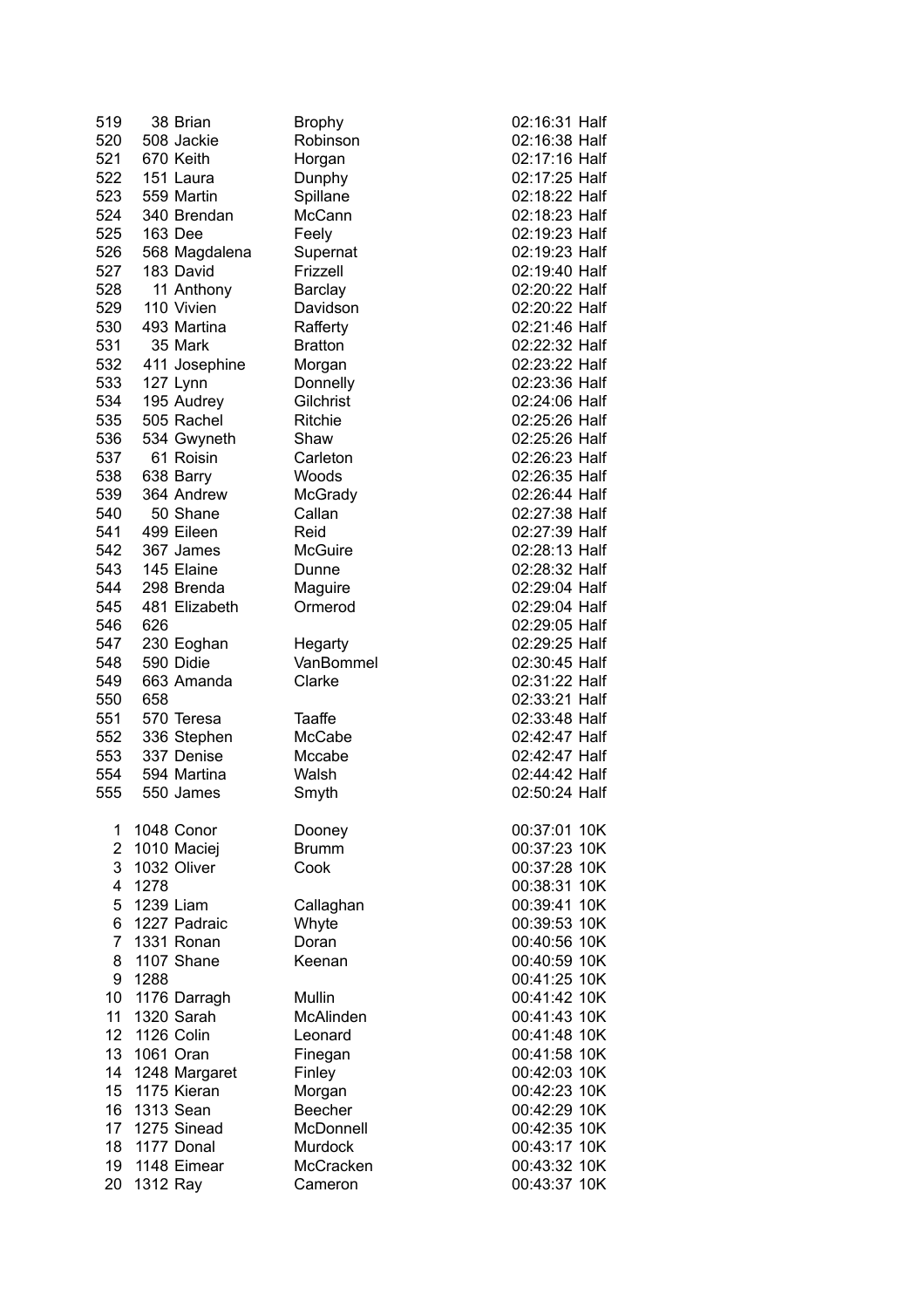| 21       | 1279                       |                             | 00:43:59 10K                 |
|----------|----------------------------|-----------------------------|------------------------------|
|          | 22 1056 Michael            | Englishby                   | 00:44:10 10K                 |
| 23       | 1219 Natalie               | Thompson                    | 00:44:12 10K                 |
| 24       | 1090 Andrea                | Heslip                      | 00:44:16 10K                 |
| 25       | 1009 Nathan                | <b>Broderick</b>            | 00:44:18 10K                 |
|          | 327 1240 Ursula            | Hollywood                   | 00:44:29 10K                 |
| 26       | 1317 Peter                 | McGoey                      | 00:44:31 10K                 |
|          | 27 1234 Pat                | McElarney                   | 00:44:37 10K                 |
| 28       | 1188 Anthony               | O'Brien                     | 00:44:45 10K                 |
| 29       | 1210 Gionata               | Spazzi                      | 00:45:01 10K                 |
| 30       | 1217 Nicola                | <b>SWINSON</b>              | 00:45:01 10K                 |
| 31       | 1041 Mark                  | <b>Dinsmore</b>             | 00:45:22 10K                 |
| 32       | 1169 Daniel                | Mcpolin                     | 00:45:33 10K                 |
| 33       | 1260 John                  | Doyle                       | 00:45:56 10K                 |
| 34       | 1292 Laura                 | Mahony                      | 00:46:00 10K                 |
| 35       | 1046 Garreth               | Dooley                      | 00:46:01 10K                 |
| 36       | 1247 Gary                  | Moran                       | 00:46:07 10K                 |
| 37       | 1323 Pat                   | Ferguson                    | 00:46:09 10K                 |
| 38       | 1326 Brenda                | Finnegan                    | 00:46:21 10K                 |
| 39       | 1084 Kevin                 | Harnett                     | 00:46:23 10K                 |
| 40       | 1089 Tomas                 | Heriban                     | 00:46:32 10K                 |
| 41       | 1043 Garry                 | Dollard                     | 00:46:37 10K                 |
| 42       | 1321 Augustin              | Couchoud                    | 00:46:47 10K                 |
| 43       | 1242 Shane                 | Quill                       | 00:46:51 10K                 |
| 44       | 1108 Trevor                | Keenan                      | 00:47:01 10K                 |
| 45       | 1255                       |                             | 00:47:27 10K                 |
| 46       | 1025 Gerald                | Carvill                     | 00:47:30 10K                 |
| 47       | 1252                       |                             | 00:47:33 10K                 |
| 48       | 1301 Tierna                | Watson                      | 00:47:37 10K                 |
| 49       | 1245 Elaine                | Dooley                      | 00:47:46 10K                 |
| 50       | 1250 Mickey                |                             | 00:48:04 10K                 |
| 51       | 1246 Jacqueline            | Maguire                     | 00:48:15 10K                 |
| 52       | 1291 Dermot                | Murphy<br>McGuigan          | 00:48:19 10K                 |
| 53       | 1060 Sarah                 |                             | 00:48:20 10K                 |
| 54       | 1158 Noel                  | Feeney<br><b>McGrath</b>    | 00:48:31 10K                 |
| 55       | 1053 Ciarán                |                             | 00:48:39 10K                 |
| 56       | 1202 Darragh               | Duffy                       | 00:48:40 10K                 |
|          | 57 1078 Ciaran             | Ryan<br>Gorham              | 00:48:43 10K                 |
|          | 1039 Stephane              | <b>DeBure</b>               | 00:48:54 10K                 |
| 58<br>59 | 1014 Maria                 |                             | 00:48:59 10K                 |
|          | 1118 Orlaith               | <b>Byrne</b><br><b>Kirk</b> | 00:49:00 10K                 |
| 60       |                            |                             |                              |
| 61<br>62 | 1081 Debbie<br>1141 Andree | Hamilton                    | 00:49:01 10K<br>00:49:03 10K |
| 63       | 1283                       | Mccaffrey                   | 00:49:20 10K                 |
|          | 1074 Hazel                 |                             |                              |
| 64       |                            | Glenn                       | 00:49:42 10K                 |
| 65       | 1045 Damien                | Donnelly                    | 00:49:44 10K                 |
| 66       | 1047 Noel                  | Doonan                      | 00:49:46 10K                 |
| 67       | 1019 Helen                 | Cardwell                    | 00:49:49 10K                 |
| 68       | 1170 Ciara                 | McVicker                    | 00:49:49 10K                 |
| 69       | 1256 Clive                 | Kelleher                    | 00:49:58 10K                 |
| 70       | 1001 Lindsay               | Andrews                     | 00:50:01 10K                 |
| 71       | 1197 Jonathan              | Quinn                       | 00:50:14 10K                 |
| 72       | 1181 Stephen               | Murray                      | 00:50:18 10K                 |
| 73       | 1332 Robbie                | Sweeney                     | 00:50:22 10K                 |
| 74       | 1005 Sibeal                | <b>Bird</b>                 | 00:50:24 10K                 |
| 75       | 1276 Michael               | Mulholland                  | 00:50:26 10K                 |
| 76       | 1200 Diarmuid              | Reidy                       | 00:50:36 10K                 |
| 77       | 1257 Linda                 | Kelleher                    | 00:50:37 10K                 |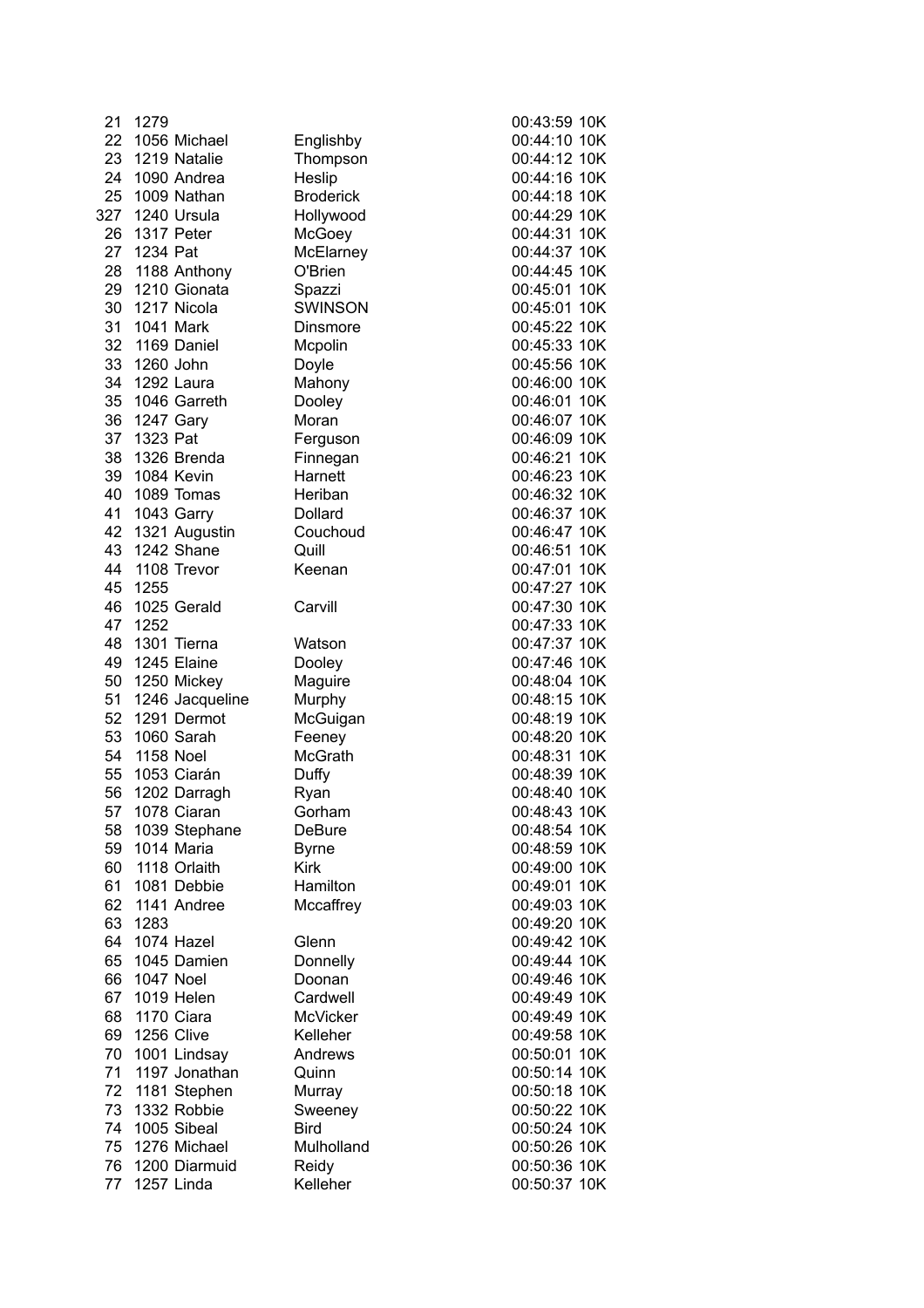| 78  | 1168 Jim           | McNamara        | 00:50:40 10K |
|-----|--------------------|-----------------|--------------|
| 79  | <b>1328 Paul</b>   | <b>Bassett</b>  | 00:50:42 10K |
| 80  | 1316 Siobhan       | White           | 00:50:44 10K |
| 81  | 1303 Aine          | Loane           | 00:50:46 10K |
|     | 82 1110 Eimear     | Kelly           | 00:50:47 10K |
| 83  | 1294 Tony          | <b>Byrne</b>    | 00:50:47 10K |
| 84  | 1290 Sinead        | McGuigan        | 00:50:51 10K |
| 85  | 1082 Natasha       | Hamilton-Brown  | 00:50:52 10K |
| 86  | 1295 Jim           | O'Hagan         | 00:51:10 10K |
| 87  | 1174 Helen         | Moen            | 00:51:14 10K |
| 88  | 1298 Gavin         | <b>Dobbin</b>   | 00:51:34 10K |
| 89  | 1063 Jennifer      | Fitzgerald      | 00:51:40 10K |
| 90  | 1307 Muireann      | <b>McGinty</b>  | 00:51:56 10K |
| 91  | 1111 FERGAL        | <b>KELLY</b>    | 00:52:03 10K |
|     |                    |                 |              |
| 92  | 1136 Michael       | McShane         | 00:52:18 10K |
| 93  | 1296 Oscar         | Lucio-Madorran  | 00:52:28 10K |
| 94  | 1254 Aymeric       | <b>Barrier</b>  | 00:52:33 10K |
| 95  | 1224 Ashling       | Ward            | 00:52:34 10K |
| 96  | 1134 Moira         | Mckenna         | 00:52:43 10K |
| 97  | 1297               |                 | 00:52:51 10K |
| 98  | 1223 Vincent       | Walsh           | 00:52:58 10K |
| 99  | 1153 DONAL         | <b>McGEOUGH</b> | 00:52:59 10K |
| 100 | 1164 Art           | <b>McKevitt</b> | 00:52:59 10K |
| 101 | 1146 Siobhan       | McClelland      | 00:53:01 10K |
| 102 | 1274               |                 | 00:53:01 10K |
|     | 103 1166 Fionnuala | Mclernon        | 00:53:04 10K |
| 104 | 1069 Enda          | Gartlan         | 00:53:06 10K |
| 105 | 1157 Mairead       | Mcgowan         | 00:53:14 10K |
| 106 | 1155 Roisin        | Mcgeough        | 00:53:21 10K |
| 107 | 1156 Orla          | <b>McGinley</b> | 00:53:21 10K |
| 108 | 1190 Maria         | O'Loan          | 00:53:24 10K |
| 109 | 1105 Daniel        | Kavanagh        | 00:53:49 10K |
| 110 | 1139 Yvonne        | <b>McBride</b>  | 00:54:05 10K |
| 111 | 1011 Mary          | <b>Byrne</b>    | 00:54:06 10K |
| 112 | <b>1012 Noel</b>   | <b>Byrne</b>    | 00:54:06 10K |
| 113 | 1206 Wayne         | Sloan           | 00:54:08 10K |
| 114 | 1015 Natalie       | <b>Byrne</b>    | 00:54:10 10K |
|     | 115 1093 David     | Hoey            | 00:54:33 10K |
| 116 | 1329 Maria         | Duff            | 00:54:43 10K |
| 117 | 1092 John          | Hickie          | 00:54:52 10K |
| 118 | 1215 Louise        | <b>Stewart</b>  | 00:54:59 10K |
| 119 | 1106 Siobhan       | Kearney         | 00:55:13 10K |
| 120 | 1251 Michelle      | McGrath         | 00:55:13 10K |
| 121 | 1198 Janine        | Ramsey          | 00:55:14 10K |
| 122 | 1096 Ruth          | Hosey           | 00:55:17 10K |
| 123 | 1193 Wendy         | Palmer          | 00:55:19 10K |
| 124 | 1241 Roisin        | <b>Brady</b>    | 00:55:22 10K |
| 125 | 1281               |                 | 00:55:23 10K |
| 126 | 1243 Kate          | Kenny           | 00:55:24 10K |
| 127 | 1116 Jaclyn        | Kilmurray       | 00:55:28 10K |
| 128 | 1031 Sandra        | Connolly        | 00:55:41 10K |
| 129 | 1324               |                 | 00:55:41 10K |
| 130 | 1101 Keith         | Hyland          | 00:55:55 10K |
| 131 | 1272               |                 | 00:56:13 10K |
| 132 | 1004 Liz           | Bergin          | 00:56:23 10K |
| 133 | 1131 Sadhbh        | Marron          | 00:56:24 10K |
| 134 | 1033 Sandra        | Cromwell        | 00:56:25 10K |
| 135 | 1182 Jane          | Myron           | 00:56:32 10K |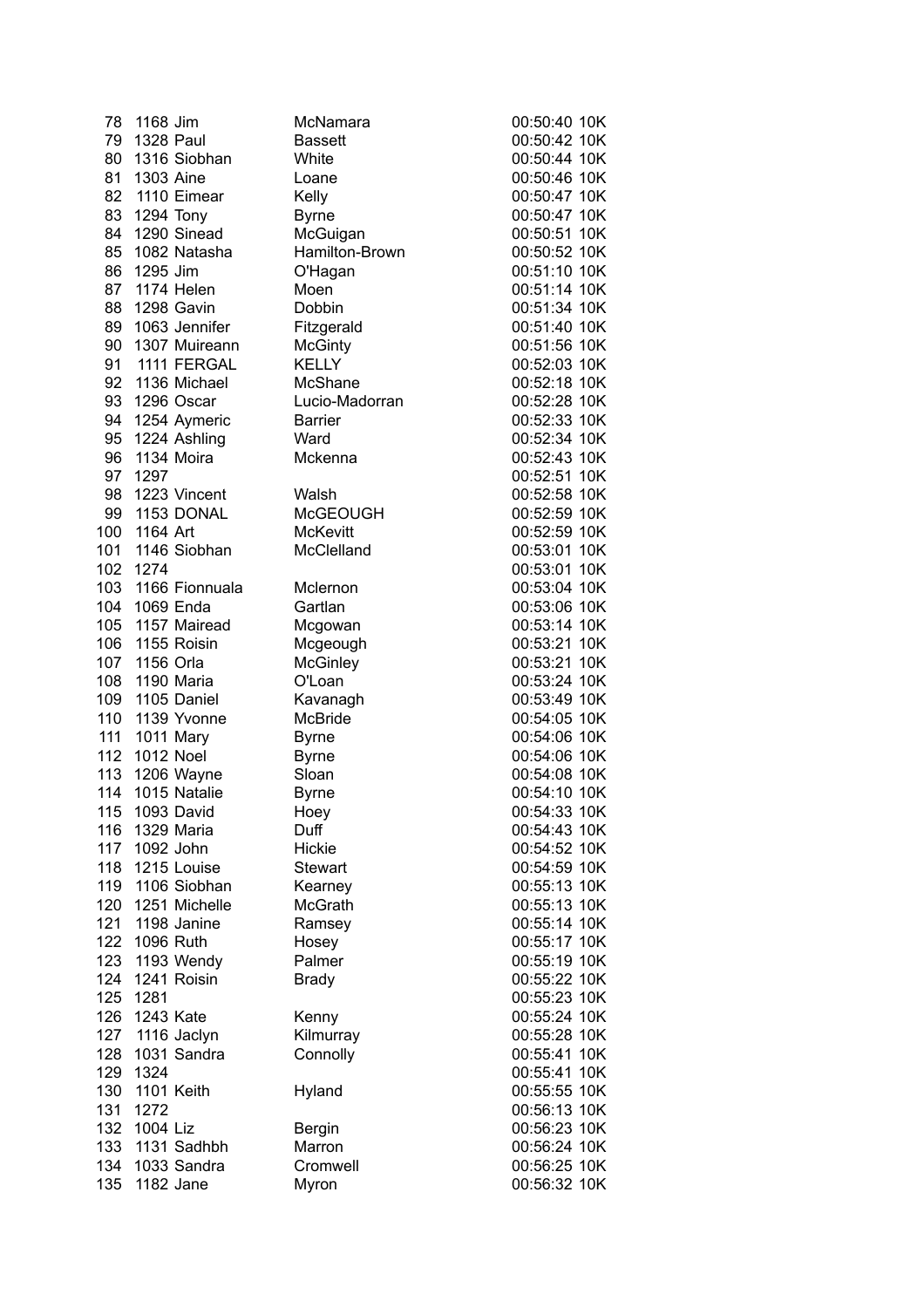| 136 | 1088 Aidan       | Healy           | 00:56:35 10K |
|-----|------------------|-----------------|--------------|
|     | 137 1138 Amanda  | McArdleKeenan   | 00:56:35 10K |
| 138 | 1017 Mary        | Callaghan       | 00:56:39 10K |
| 139 | 1159 Maura       | McKenna         | 00:56:39 10K |
| 140 | 1299 Vivienne    | Woods           | 00:56:39 10K |
| 141 | 1280             |                 | 00:56:44 10K |
|     | 142 1302 Paul    | Gregg           | 00:56:45 10K |
| 143 | 1154 Ciaran      | McGeough        | 00:56:49 10K |
| 144 | 1055 lan         | Eagleson        | 00:56:50 10K |
| 145 | 1201 Michelle    | Ruttledge       | 00:56:50 10K |
| 146 | 1097 Violaine    | Hours           | 00:56:54 10K |
| 147 | 1036 Laura       | Crothers        | 00:56:56 10K |
| 148 | 1070 Karen       | Garvey          | 00:57:04 10K |
| 149 | 1249 Gillian     | Canavan         | 00:57:04 10K |
| 150 | 1151 Lorraine    | <b>McDevitt</b> | 00:57:16 10K |
| 151 | 1165 Laura       | McLean          | 00:57:20 10K |
|     | 152 1229 Audrey  | Woods           | 00:57:20 10K |
|     | 153 1117 Michael | Kincaid         | 00:57:27 10K |
|     | 154 1076 Mary    | Gonzalez        | 00:57:31 10K |
| 155 | 1051 Carolyn     | Drysdale        | 00:57:32 10K |
| 156 | 1327 Menuel      | Reidy           | 00:57:33 10K |
| 157 | 1173 Joanne      | Memery          | 00:57:34 10K |
| 158 | 1231 Claire      | Wright          | 00:57:36 10K |
| 159 | 1277 MariaElena  | Placido         | 00:57:37 10K |
| 160 | 1150 Geraldine   | McDermott       | 00:57:44 10K |
| 161 | 1293 Marie       | Higgins         | 00:57:53 10K |
| 162 | 1282 Carmel      | Duffy           | 00:57:58 10K |
| 163 | 1186 Leah        | ODonovan        | 00:58:02 10K |
| 164 | 1040 Michael     | Deighan         | 00:58:04 10K |
| 165 | 1049 Orla        | Doyle           | 00:58:09 10K |
| 166 | 1304 Lisa        | Maxwell         | 00:58:10 10K |
| 167 | 1050 Nora        | Drumm           | 00:58:13 10K |
| 168 | 1194 Jane        | Patterson       | 00:58:26 10K |
| 169 | 1191 Joanne      | O'Sullivan      | 00:58:45 10K |
| 170 | 1095 Marianne    | Hood            | 00:58:55 10K |
| 171 | <b>1125 GAIL</b> | <b>LEES</b>     | 00:58:55 10K |
| 172 | 1143 Mary        | <b>McCarthy</b> | 00:59:02 10K |
|     | 173 1273         |                 | 00:59:02 10K |
| 174 | 1235 Tony        | McBride         | 00:59:18 10K |
| 175 | 1306 Denis       | <b>Busch</b>    | 00:59:54 10K |
| 176 | 1211 Fionnuala   | Spazzi          | 01:00:02 10K |
| 177 | 1099 Levene      | Howlett         | 01:00:10 10K |
| 178 | 1337 Clare       | Gault           | 01:00:13 10K |
| 179 | 1286 Ciara       | Mackenzie       | 01:00:26 10K |
| 180 | 1098 Victoria    | Howlett         | 01:00:31 10K |
| 181 | 1102 Jenny       | Hyndman         | 01:00:35 10K |
| 182 | 1114 Sinead      | Keogh           | 01:00:36 10K |
| 183 | 1132 Tommy       | McCready        | 01:00:42 10K |
| 184 | 1308 Adrienne    | McGill          | 01:00:42 10K |
| 185 | 1309 Caitrinna   | Reilly          | 01:00:42 10K |
| 186 |                  |                 |              |
|     | 1123 Francie     | Laverty         | 01:00:45 10K |
| 187 | 1265 Susan       | O'Neale         | 01:00:52 10K |
| 188 | 1266 Martina     | Scott           | 01:00:52 10K |
| 189 | 1267 Alison      | Dawson          | 01:00:52 10K |
| 190 | 1214 Louise      | <b>Stewart</b>  | 01:01:00 10K |
| 191 | 1203 Bernadette  | Salisbury       | 01:01:03 10K |
| 192 | 1192 Siobhan     | Owens           | 01:01:14 10K |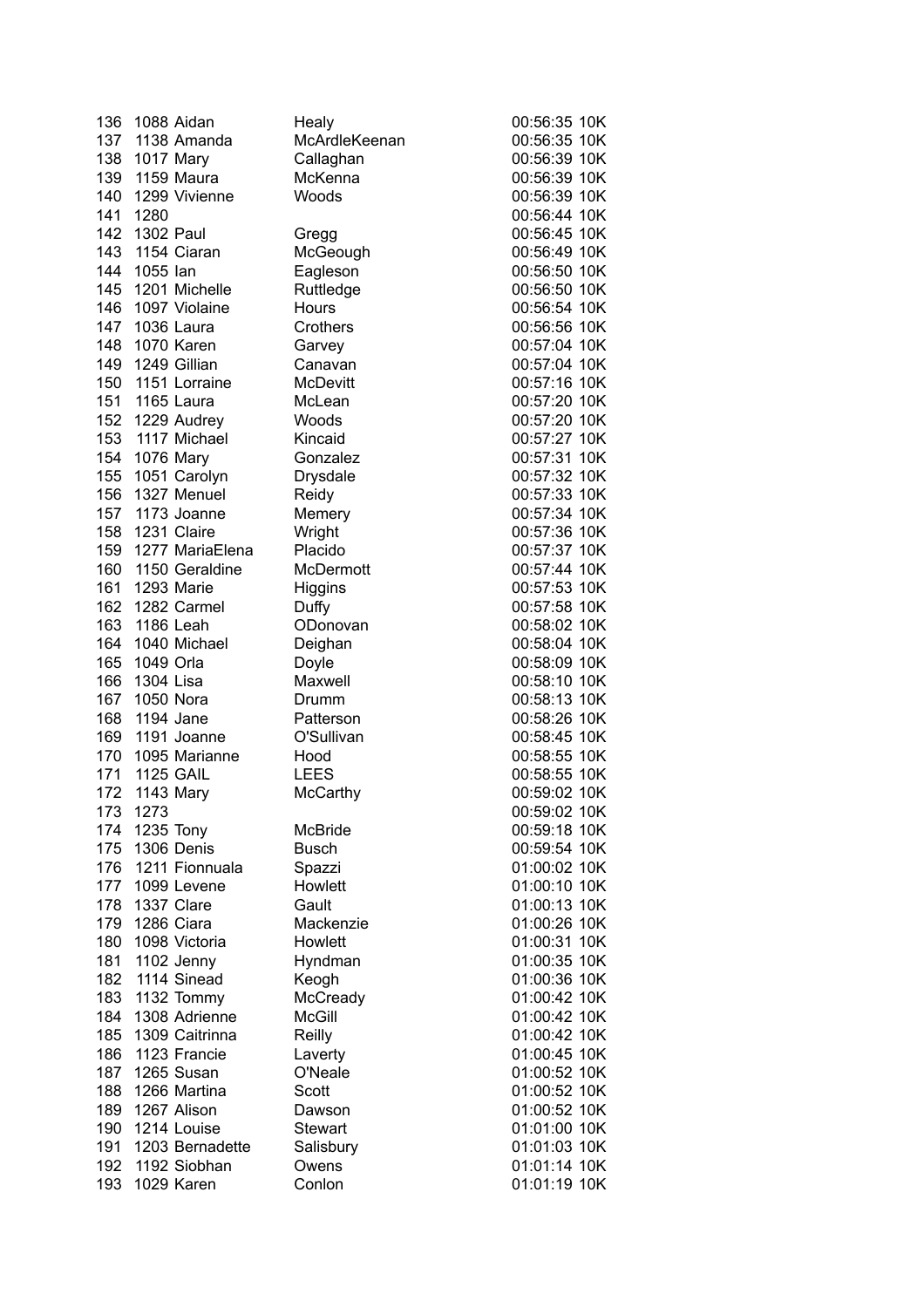| 194 | 1172 Elaine      | Meaney    | 01:01:27 10K |
|-----|------------------|-----------|--------------|
| 195 | 1208 Selina      | Smyth     | 01:01:27 10K |
| 196 | 1044 Avril       | Donagher  | 01:01:28 10K |
| 197 | 1071 David       | Gaskin    | 01:01:28 10K |
| 198 | 1310 Brian       | Curran    | 01:01:30 10K |
| 199 | 1285 Mairead     | Nadier    | 01:01:39 10K |
| 200 | 1140 Johnny      | McBurney  | 01:01:43 10K |
| 201 | 1184 Jonny       | Newell    | 01:01:43 10K |
| 202 | 1322             |           | 01:01:56 10K |
| 203 | 1062 Alison      | Finnegan  | 01:02:10 10K |
| 204 | 1220 Lynne       | Thornton  | 01:02:10 10K |
| 205 | 1195 Justyna     | Patton    | 01:02:13 10K |
| 206 | 1086 Dee         | Harvey    | 01:02:23 10K |
| 207 | 1152 Caroline    | McDonnell | 01:02:40 10K |
| 208 | 1335 Kate        | Donaghy   | 01:03:03 10K |
| 209 | 1021 Kathleen    | Carey     | 01:03:04 10K |
| 210 | 1085 Kathy       | Harte     | 01:03:04 10K |
| 211 | 1212 Bianca      | Spiteri   | 01:03:04 10K |
| 212 | 1167 Joyce       | McMullan  | 01:03:08 10K |
| 213 | 1067 Patricia    | Flynn     | 01:03:14 10K |
| 214 | 1258             |           | 01:03:24 10K |
| 215 | 1259             |           | 01:03:24 10K |
| 216 | 1030 Paul        | Connolly  | 01:03:26 10K |
| 217 | 1072 Karen       | Gill      | 01:03:44 10K |
| 218 | 1002 Fidelma     | Ashe      | 01:03:45 10K |
| 219 | 1147 Margaret    | Mcclure   | 01:03:45 10K |
| 220 | 1018 Sinead      | Canning   | 01:03:46 10K |
| 221 | 1205 Neil        | Sharpe    | 01:03:47 10K |
| 222 | 1253 Marie       | O'Connor  | 01:03:47 10K |
| 223 | 1284 Laura       | Rainey    | 01:04:06 10K |
| 224 | 1207 Roisin      | Smith     | 01:04:12 10K |
| 225 | 1261             |           | 01:04:12 10K |
| 226 | 1137 Eimear      | McAdam    | 01:04:27 10K |
| 227 | 1264             |           | 01:04:42 10K |
| 228 | 1163 Susan       | McKernan  | 01:04:48 10K |
|     | 229 1142 Briege  | Mccann    | 01:05:20 10K |
| 230 | 1222 John        | Wall      | 01:05:22 10K |
|     | 231 1087 Rachael | Haughey   | 01:06:00 10K |
| 232 | 1100 Debra       | Hughes    | 01:06:21 10K |
| 233 | 1287 Denise      | Moloney   | 01:06:28 10K |
| 234 | 1221 Catherine   | Todd      | 01:06:33 10K |
| 235 | 1052 Clodagh     | Duffy     | 01:06:46 10K |
| 236 | 1120 Siobhan     | Larkin    | 01:07:07 10K |
| 237 | 1059 Mary        | Fearon    | 01:08:00 10K |
| 238 | 1057 Cathie      | Farrell   | 01:08:17 10K |
| 239 | 1187 Sinead      | OReilly   | 01:08:17 10K |
| 240 | 1119 Alexis      | Lamont    | 01:09:00 10K |
| 241 | 1336 Bernadette  | Murray    | 01:10:10 10K |
| 242 | 1228 James       | Whyte     | 01:10:37 10K |
| 243 | 1330 Claire      | Ryan      | 01:10:37 10K |
| 244 | 1268             |           | 01:11:39 10K |
| 245 | 1073 Fiona       | Gilligan  | 01:13:55 10K |
| 246 | 1244 Laura       | Mceneaney | 01:14:16 10K |
| 247 | 1160 Patricia    | Mckenna   | 01:16:40 10K |
| 248 | 1079 Anita       | Gormley   | 01:17:08 10K |
| 249 | 1218 Peter       | Thompson  | 01:17:09 10K |
| 250 | 1300             |           | 01:18:19 10K |
| 251 | 1305 Geraldine   | Dowling   | 01:18:19 10K |
|     |                  |           |              |